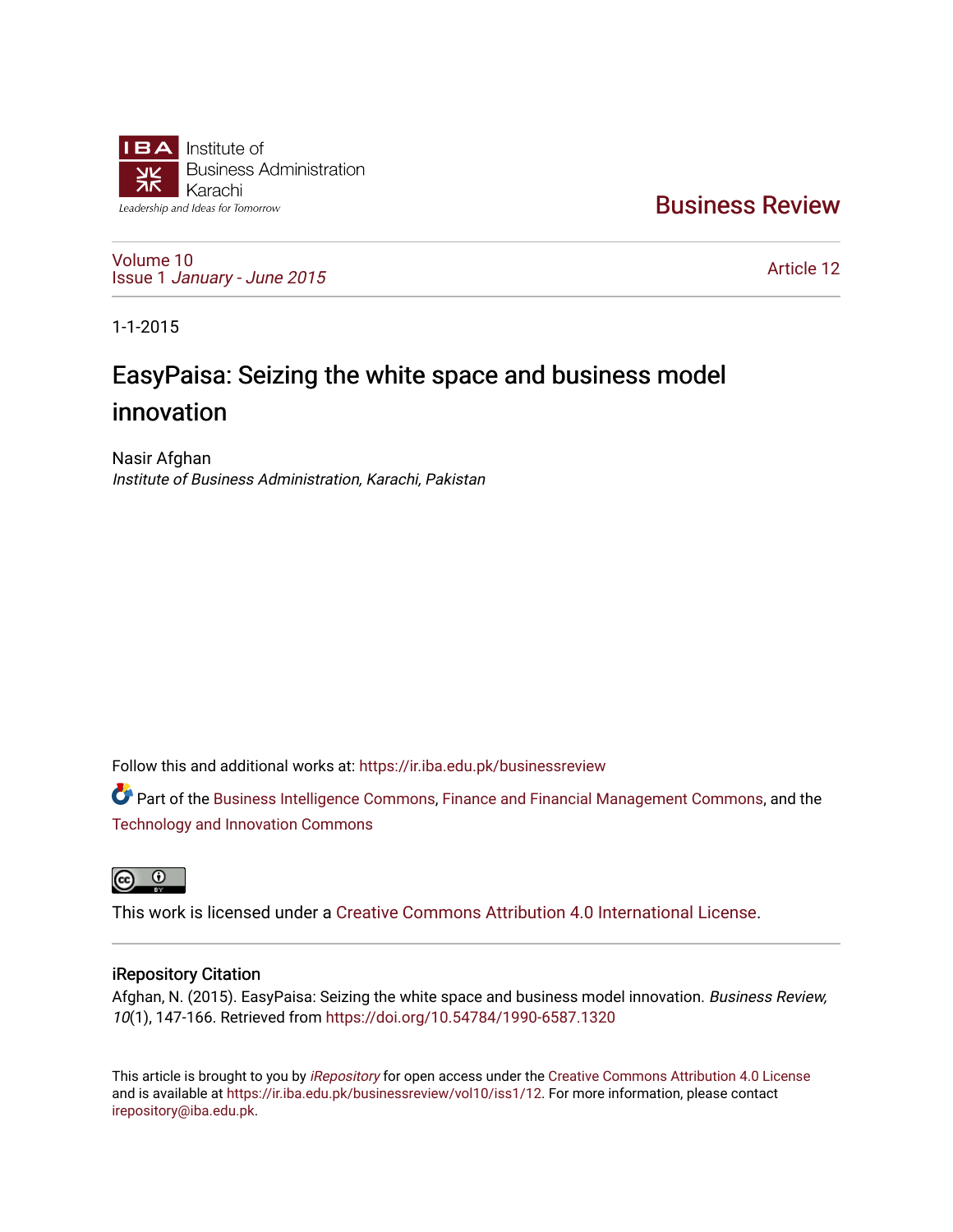# CASE STUDY

# EASYPAISA: SEIZING THE WHITE SPACE AND BUSINESS MODEL INNOVATION

Nasir Afghan

*Institute of Business Administration, Karachi,* Pakistan

### Abstract

*Easypaisa is a diversification case study written about two very different organizations, a Telco and Microfinance Bank, and howthey merged to create a new business. This new business was providing MobileFinancial Services. Both Telenor (a Telco) and Tameer Bank (Microfinance bank) saw a business opportunity in branchless banking (business white space). They were committed to make this acquisitionsuccessful, where Telenor bought over 51%sharesof Tameer Bank. However, as per regulations, the branchless banking model is to be governed under a bank-led model. Therefore, the face of Easypaisa has always been Tameer Bank which is expected to manage all the regulatory issues and compliance issues and back end processes while Telenor uses its vast distribution network and marketing skills to create a winning business model.* 

*The case provides opportunities for students to explore Easypaisa business model generation and how they capture the white space beyond existing market and business model. Case also looks future challenges from Telenor and for Tameer Bank point of views. The success of Easypaisa brings new opportunities and complexities for Telenor and for Tameer Bank top management.* 

Key words: *Easypaisa, Business Model Innovation, Business White Space, Mobile Money, Branchless Banking and Business Leadership.* 

#### Introduction

It was Friday, 15<sup>th</sup> February, 2013 Mr. Nadeem Hussain was gazing out at the skylines of Shahrah-e-Faisal, Karachi from his office glass window. He was reflecting on his Micro Finance bank known as Tameer Micro Finance Bank. He founded the bank in 2004 from his (\$ 6 million) life savings of around \$6 million collected from a job at Citi Bank. In 2008 he became a pioneer part of the kick-start of branchless banking in Pakistan through a branchless banking service called Easypaisa. However, through his decision he received a lot of speculation as many thought that he was gambling with his life savings. On the other hand Mr. Omer, Head of Strategy Easypaisa at the Telenor head office in Islamabad, was thinking how sustainable the current business model of Easypaisa actually is? The question that concerned him the most pertained to the new regulations imposed on Mobile Banking in Pakistan. What if the new regulations imposed by the State Bank change the playing field from One-to-One Model to Many to Many Model? What then should be the strategy and action plan in taking Easypaisa forward?

Despite all the negativity and doubt in October 2009 Easypaisa was launched with its first product of enabling Utility Bill Payments followed by a Money Transfer service. This service went on to winning several awards including the award for the best product in 2010 and 2012. In 2010 Easypaisa won the award for 'Best Mobile Money Transfer Entrant of the Year' at the world's first Mobile Money Transfer (MMT) Awards held in Dubai. The very

147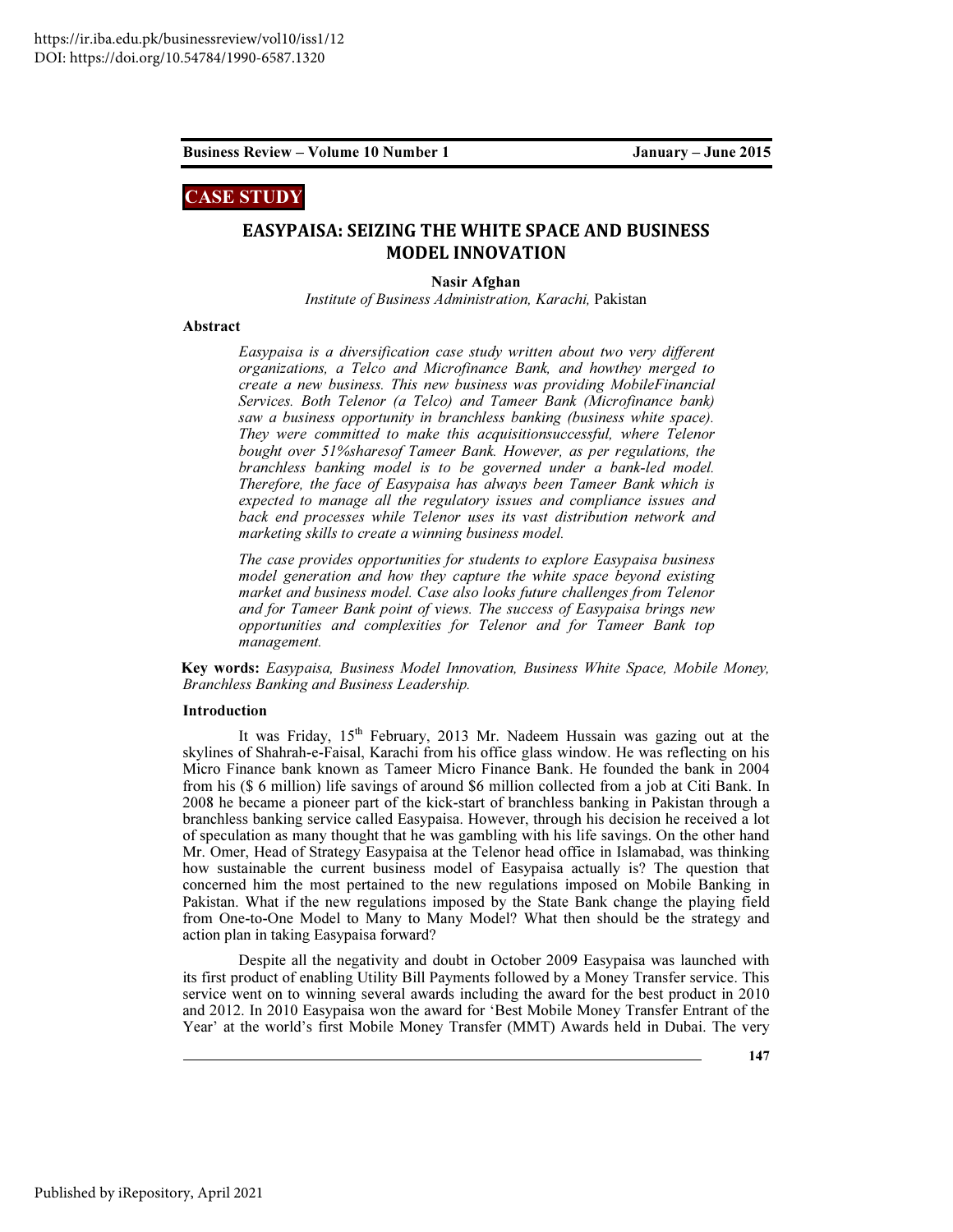next year the service was pitted against some of the world's leading mobile financial service providers, and it was also the only service nominated by the jury in three of the six categories. In 2012 Easypaisa was yet again nominated for two awards: "Most Inventive Marketing Campaign" and "Achievement in Financial Inclusion".

Mr. Nadeem was more than satisfied with the Easypaisa's achievements but as he thought about the future of Tameer Bank, his face became serious. The question that was worrying Mr. Nadeem was that what Tameer Bank's future strategy for the next two years should be? Which avenues should be focused upon to guarantee success for the bank and how? How should he manage the perception of the bank as microfinance bank and not merely as a commercial money transfer bank?

Since the Easypaisa launch in October 2009 there had been nearly 130 million transactions worth more than USD 2.9 Billion till June 2013. Also June 2013 experienced almost 200,000 transactions daily through the Easypaisa system. Every month almost 4 million new consumers started to use Easypaisa services because of the trust, convenience, accessibility, reliability, and security of transaction it provided. At present, the Easypaisa team stood at a moderate size of 200 employees from both the Tameer (Karachi) and the Telenor Group (Islamabad).

#### Global and Local Context of Mobile Money Business

According to the statistics provided by the International Telecommunications Union in the table below, the total number of cellular subscribers in the world had approximately reached six billion in 2011.

| <b>Mobile-cellular subscriptions (millions)</b> |       |       |       |       |       |       |       |
|-------------------------------------------------|-------|-------|-------|-------|-------|-------|-------|
|                                                 | 2005  | 2006  | 2007  | 2008  | 2009  | 2010  | 2011  |
| Developed                                       | 992   | 1'127 | 1'243 | 1'325 | 1'384 | 1'413 | 1'514 |
| Developing                                      | 1'215 | 1'619 | 2'126 | 2'706 | 3'263 | 3'898 | 4'457 |
| World                                           | 2'207 | 2'747 | 3'369 | 4'031 | 4'647 | 5'311 | 5'972 |

Table 1: details of Mobile cellular subscriptions by International Telecommunications Union<sup>1</sup>

Given that the world population is slightly above seven billion, the table depicts that there is very little room for further growth in cellular subscriptions. Another important fact to note, after studying this table, is that almost 97% of the global population growth in 2012 came from developing countries<sup>2</sup>. Hence, given the already high penetration of cellular services in these regions and the high growth rate of both the cellular market and the regions' population, there rose a need to develop cellular services in such developing economies.

As shown in the figure 1, the global growth rate of payment transactions of mobiles mobile payment has increased by an average of 68% annually till 2012. Where the total market for mobile payments was transacting at\$28.9 billion back in 2008, by 2012 this amount shot up to \$ 249.1 billion. As depicted in the figure, this growth rate, in 2012, was at 56% in developed markets while being 20% higher in emerging markets.

 $\overline{a}$ 

<sup>1.</sup> http://www.itu.int/ITU-D/ict/statistics/at\_glance/KeyTelecom.html

<sup>2.</sup> http://www.prb.org/Publications/Datasheets/2012/world-population-data-sheet/factsheet-world-population.aspx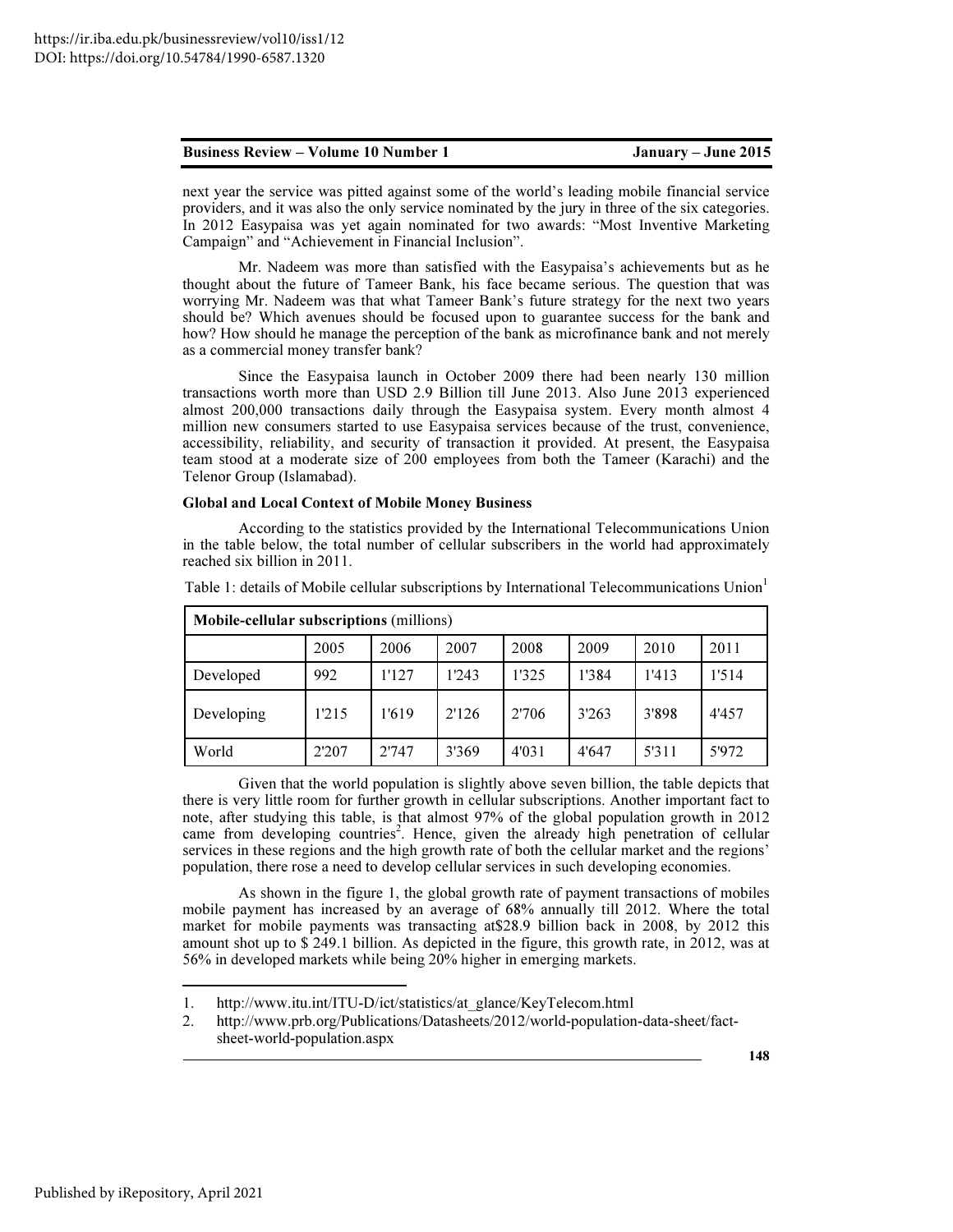

Figure 1: Arthur D. Little analysis<sup>3</sup> of Mobile Industry Growth.

#### Mobile Banking Scenario in Pakistan

Keeping in mind that Pakistan has a population of about 180+ million, with around 15-20 million bank accounts, Mr. Habib Ali at Tameer Micro Finance Bank Limited said, "In Pakistan, there are currently an estimated 30 million economically active people who have no access to basic transactional services, let alone savings and other financial safety net solutions. Now, with Easypaisa, these people can have a bank account without a physical bank branch and can conduct financial transactions from the comfort of the home by using just a basic cell phone." He further said, "The World Bank estimates a domestic (i.e. within Pakistan) transfer volume at close to \$7 billion a year. Through Easypaisa, we aim to target current users of domestic remittance services. Also, we aim to help bring a portion of the \$2 billion to \$4 billion transacted through informal channels into the mainstream."

Figure 2: Details on unbanked Pakistan (source: http://www.telenor.com.pk)



3. http://www.telecomcircle.com/2011/01/the-mobile-payment-conundrum/

 $\overline{a}$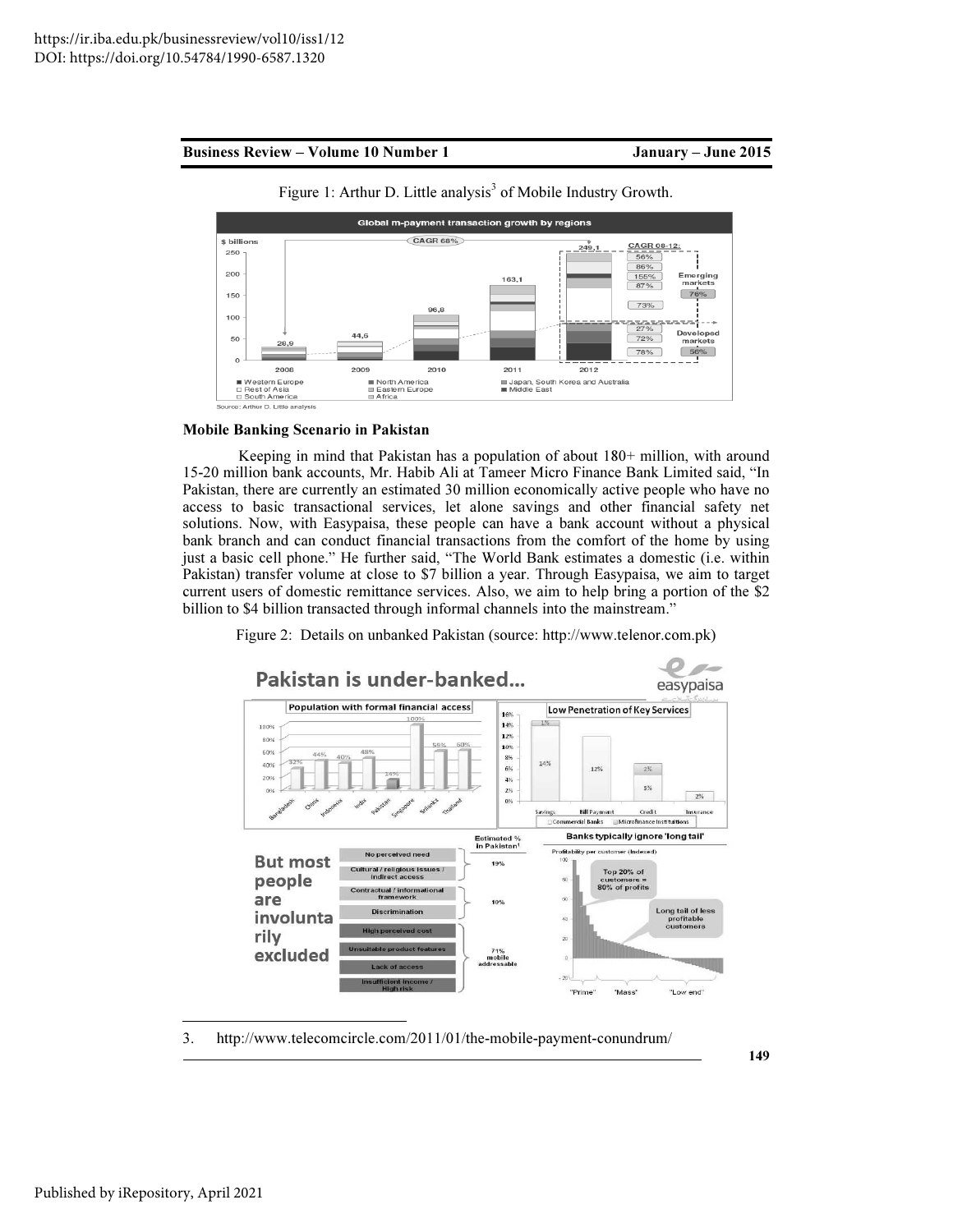As depicted in figure 2 above, Pakistan is clearly lagging in financial out reach. The graph depicts a low penetration of key services shows that only 15% of the entire Pakistani population has access to formalized saving channels, 12% have access to utility bill payment services and only 5% and 2% have availability of credit and insurance respectively. Since there are around 11,000 bank branches therefore there is limited access to banking services.

Since 2004, the number of mobile service providers has been increasing hence showing that the outreach of mobile services is far more than that of financial services. Table 2 below shows some numbers for cellular subscribers from 2003 to 2012 that depict this scenario:

|               | <b>Annual Cellular Subscribers</b> |              |            |                |                |            |             |
|---------------|------------------------------------|--------------|------------|----------------|----------------|------------|-------------|
|               | <b>Mobilink</b>                    | <b>Ufone</b> | Zong       | Insta<br>phone | <b>Telenor</b> | Warid      | Total       |
| 2003-04       | 3,215,989                          | 801,160      | 470,021    | 535,738        |                |            | 5,022,908   |
| 2004-05       | 7,469,085                          | 2,579,103    | 924,486    | 454,147        | 835,727        | 508,655    | 12,771,203  |
| 2005-06       | 17,205,555                         | 7,487,005    | 1,040,503  | 336,696        | 3,573,660      | 4,863,138  | 34,506,557  |
| 2006-07       | 26,466,451                         | 14,014,044   | 1,024,563  | 333,081        | 10,701,332     | 10,620,386 | 63,159,857  |
| 2007-08       | 32,032,363                         | 18,100,440   | 3,950,758  | 351,135        | 18, 125, 189   | 15,489,858 | 88,019,812  |
| 2008-09       | 29,136,839                         | 20,004,707   | 6,386,571  | 34,048         | 20,893,129     | 17,886,736 | 94,342,030  |
| 2009-10       | 32,202,548                         | 19,549,100   | 6,704,288  | $\bf{0}$       | 23,798,221     | 16,931,687 | 99,185,844  |
| 2010-11       | 33,378,161                         | 20,533,787   | 10,927,693 | $\bf{0}$       | 26,667,079     | 17,387,798 | 108,894,518 |
| <b>Dec-11</b> | 34,213,552                         | 21,368,744   | 13,874,709 | $\mathbf{0}$   | 28,130,720     | 15,287,861 | 112,875,586 |
| $Mar-12$      | 35,787,527                         | 23,120,657   | 15,663,398 | $\mathbf{0}$   | 29,348,228     | 14,397,106 | 118,316,916 |
| $May-12$      | 36,048,127                         | 23,550,270   | 16,566,768 | $\bf{0}$       | 29,896,660     | 13,798,974 | 119,860,799 |

Table 2: Annual Cellular Subscribers from 2004 to 2012 (Source: http://www.pta.gov.pk)

In Table 2 it is evident that numbers of cellular subscribers are reaching an optimum with very slow growth rate.

However, in Table 3 below it is evident that the incremental growth in the mobile popularity in terms of Teledensity has increased by over 20 times in a period of 7 years or so.

Table 3: Annual Teledensity from 2004 to 2010 (Source: http://www.pta.gov.pk).

| <b>Annual Cellular Mobile Teledensity (%)</b> |                       |  |  |  |  |
|-----------------------------------------------|-----------------------|--|--|--|--|
| Year                                          | <b>Mobile Density</b> |  |  |  |  |
| 2003-04                                       | 3.29                  |  |  |  |  |
| 2004-05                                       | 8.30                  |  |  |  |  |
| 2005-06                                       | 22.21                 |  |  |  |  |
| 2006-07                                       | 39.94                 |  |  |  |  |
| 2007-08                                       | 54.60                 |  |  |  |  |
| 2008-09                                       | 58.20                 |  |  |  |  |
| 2009-10                                       | 60.4                  |  |  |  |  |

150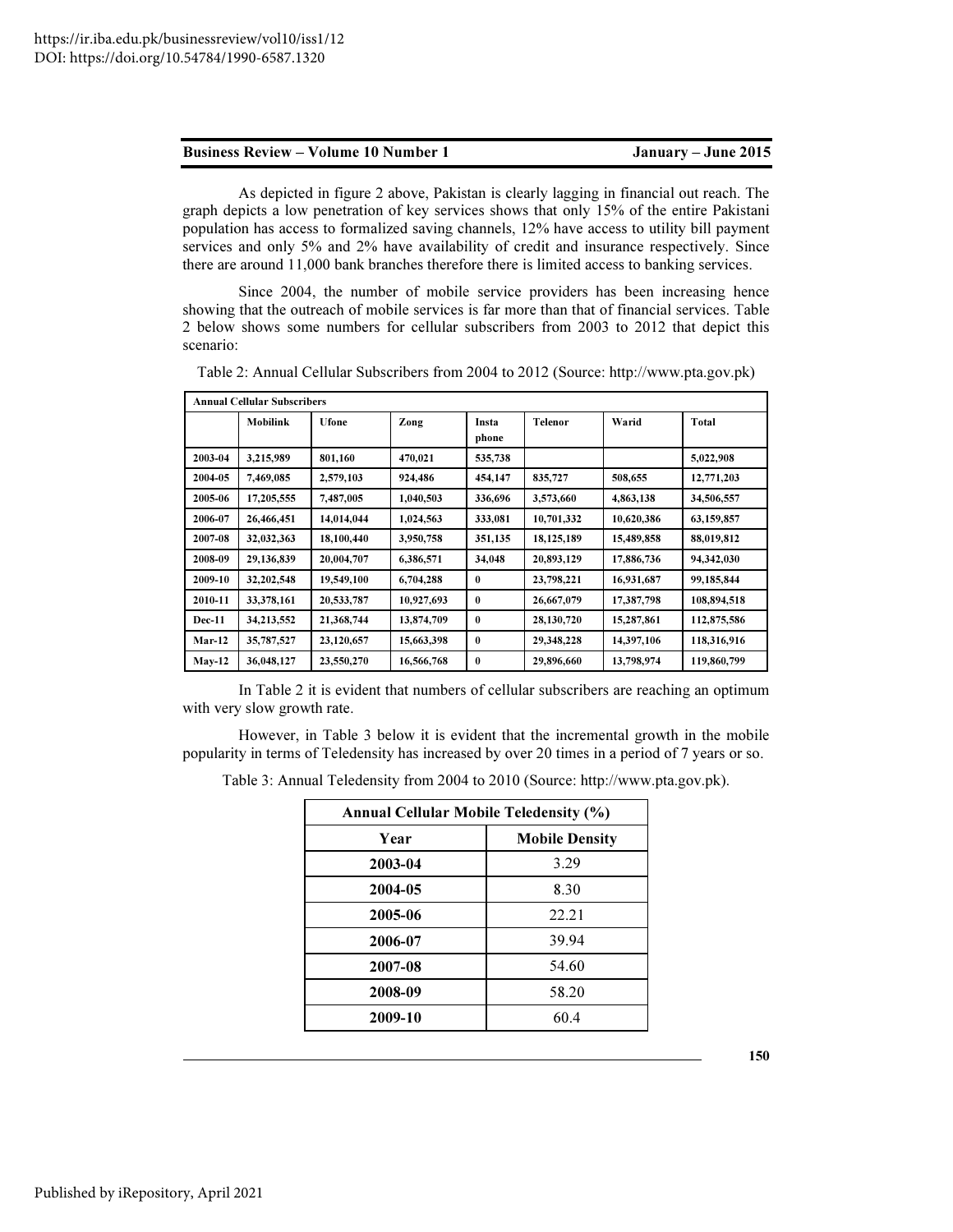According to one consultant in the telecom industry, "The future challenge for telecommunication operators in Pakistan will be how to provide financial services to the unbanked population." In an interview (DAWN, February 20, 2013) Mr. Roar Bjaerum said, "Our challenge is how to have 100,000 distribution points and bring 50 million people into banking services by 2020. If we succeed in doing so, we will increase new jobs in Pakistan by 1 million and will increase the GDP growth rate of the country by 3 %." He further said, "The challenge is how to convert people from using risky, insecure and fraudulent informal channels (like Hundi / Hawala) systems and, in doing so, bringing cash into formal banking sector thereby helping the government in minimizing the risk of illegal activities that help finance terrorists and also promote money laundering."

#### What are the causes of financial exclusion?

According to a report by Telenor, "Financial exclusion predominates in the world's emerging economies often as a result of lack of credit history, overly complicated financial products, limited access to banking branches and little trust in the existing financial institutions. The 2.5 billion unbanked people manage to work around the system by, for example, borrowing or loaning between friends and family, obtaining short-term credit from employers, forming illegal savings clubs or seeking out illegal moneylenders. These options are often risky, costly and with indeterminate results".(source: http://www.telenor.com.pk)

"The mobile phone is emerging as a key tool for bringing financial services to unbanked populations. It allows users to complete basic payments and remittances via the mobile phone, and gives easier access to savings, credit and insurance products," said Jon Fredrik Baksaas, President and CEO of Telenor Group. He continues, "We as a telecom company have a unique advantage in being able to provide mobile financial services to the unbanked population. We have a pre-established relationship with the customers, who already have mobile devices in their hands and we are a trusted and established brand in the regions we operate, with a large and secure distribution network". (Source: http://www.telenor.com)

While it is widely agreed that mobile financial services are positively affecting emerging economies already, Telenor and  $BCG<sup>4</sup>$  explored what the picture will look by the year 2020. According to BCG report estimates, mobile financial services may result in a 5–20 percent reduction of financial exclusion by 2020. In Pakistan alone, the reduction may be as much as 20 percent.BCG report estimates that mobile financial services have the power to increase gross domestic product (GDP) by up to five percent by 2020. This GDP growth may be stimulated by increased access to credit, which prompts new business creation, as well the benefits of formal remittances and increased savings (Source: http://www.telenor.com).

#### A tool for societal change

With mobile financial services reaching a potential of 341 million people in the study conducted by BCG for Telenor, the report further says, "By 2020 there is bound to be some significant social impact which will lead to increasing access to healthcare and insurance, better opportunities for women through access and control funds and the encouragement of transparency through fewer cash."

 $\overline{a}$ 

<sup>4.</sup> The Socio-Economic Impact of Mobil Financial Services: Analysis of Pakistan, Bangladesh, India, Serbia and Malaysia, April, 2012, the Boston Consulting Group, USA.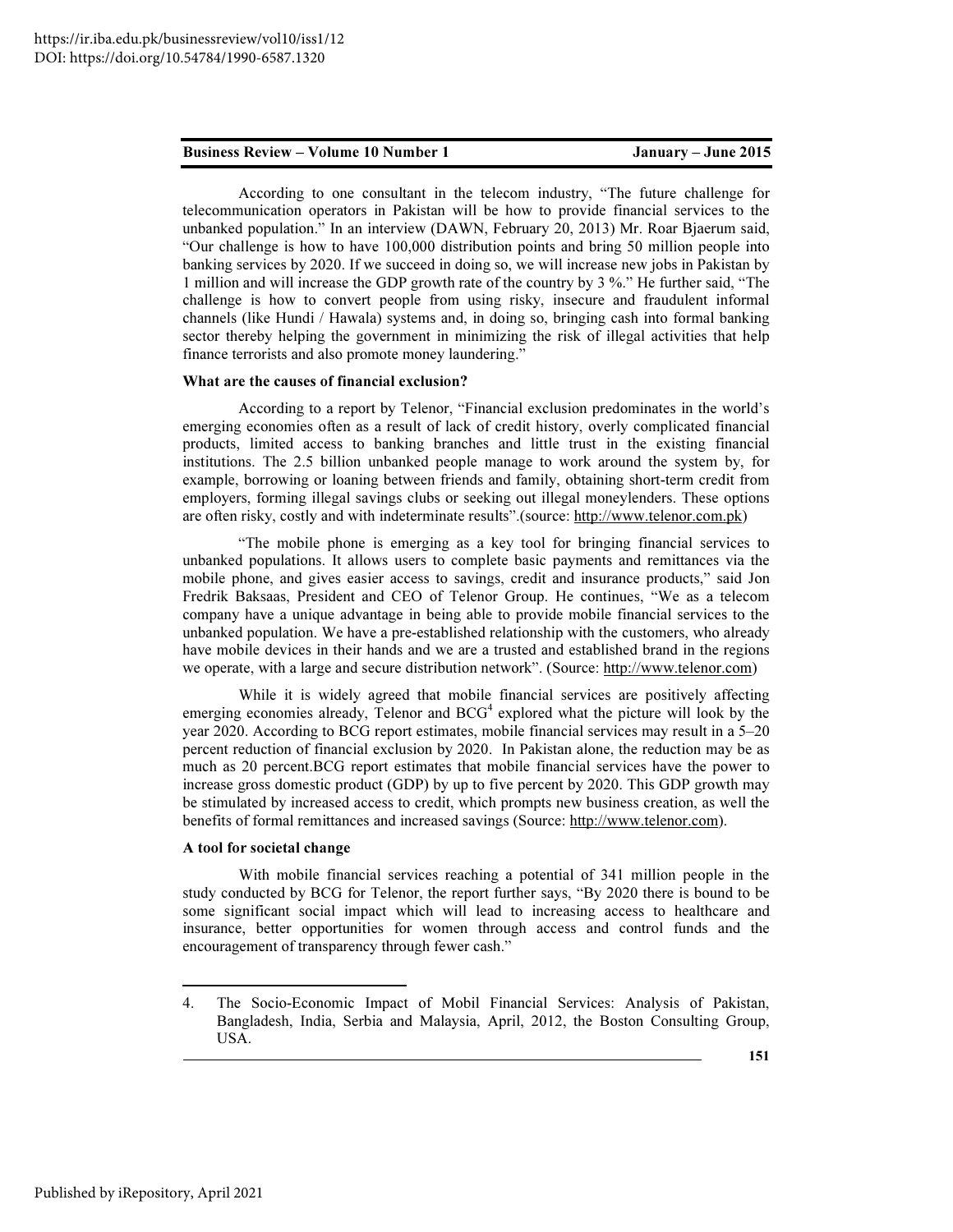The BCG report specifically explored the financial burdens experienced by families during times of disaster, looking into how mobile financial services could provide some relief. They found that mobile financial services serve as an important tool for responding and preparing for natural disasters. A solution such as Telenor and Tameer Bank's Easypaisa can be used as a means to solicit and distribute donations for example. According to Mr Baksaas President and CEO, Telenor Group, "While BCG's perspective on mobile financial services seems to be promising, we must also be ready to face a few hurdles along our way to a financially inclusive 2020. The consumers must be educated, a distribution network and business model must be in place and the approval of the regulators must be gained. These steps are vital for the successful spread of financial services, and Telenor will continue to face these challenges in creating more services that improve the quality of life for our customers." He further added, "We are just scratching the surface. There is a long road ahead and the possibilities are endless like offering international money transfers, B2B and B2C transactions, micro-insurance and many more. Our product development team is constantly exploring new services and solutions to meet all the needs of Easypaisa users." (Source: http://www.telenor.com)

### Business White Space for Telenor and Tameer Bank

Telenor believes that ARPU (Average Revenue Per User) in the GSM (Global System for Mobile Communication) is decreasing day by day. Initially all the GSM players when entering the market were of the thought that the GSM business has huge potential. However after having 6 different players enter the market, price wars were initiated which resulted in price cuts making the average ARPU which used to be \$ 18-20, at the emergence of the GSM market, to be less than \$ 2 or \$3 a month now thereby depicting a very low figure.

In early 2008 the idea of using cell phone for payments and to transfer money was unbelievable and it was unconvincing that Telenor group could be able to develop this concept into a new revenue stream. However, people had started to spend a greater part of the day with their cell phones. This societal and behavioral change caught the telco managers' attention and this observation lead them to start thinking on how to avail this new opportunity and introduce a service that could help the consumer to pay bills and also transfer funds.

The chief idea behind Easypaisa was to enable transactions through mobile in a country like Pakistan where 15-16% people have access to banking channels and around 84- 85% people have no formal access to banking channels. The main objective of State Bank for allowing branchless banking was to introduce financial inclusion and provide access to these people. According to the State Bank, in Pakistan, there were around 15 million active bank accounts whereas Telcos had 120 million subscribers which depicted there was a huge gap between financial services and Telcos. This means that at that time, Telcos had enough reach to provide for financial inclusion in this market. Although there were still 3 players in the market, there was huge potential and a lot of capacity available to provide for financial inclusion.

According to the State Bank of Pakistan, the idea of branchless banking through using mobile phones can enable the unbanked population to become a part of the banking system. Of the 100 million adult population in Pakistan, 15 million are banked which leaves behind 85 million people as a part of the target market for such a service. If these 85 million save only 2 thousand rupees, then on annual basis they save around 3 trillion rupees and these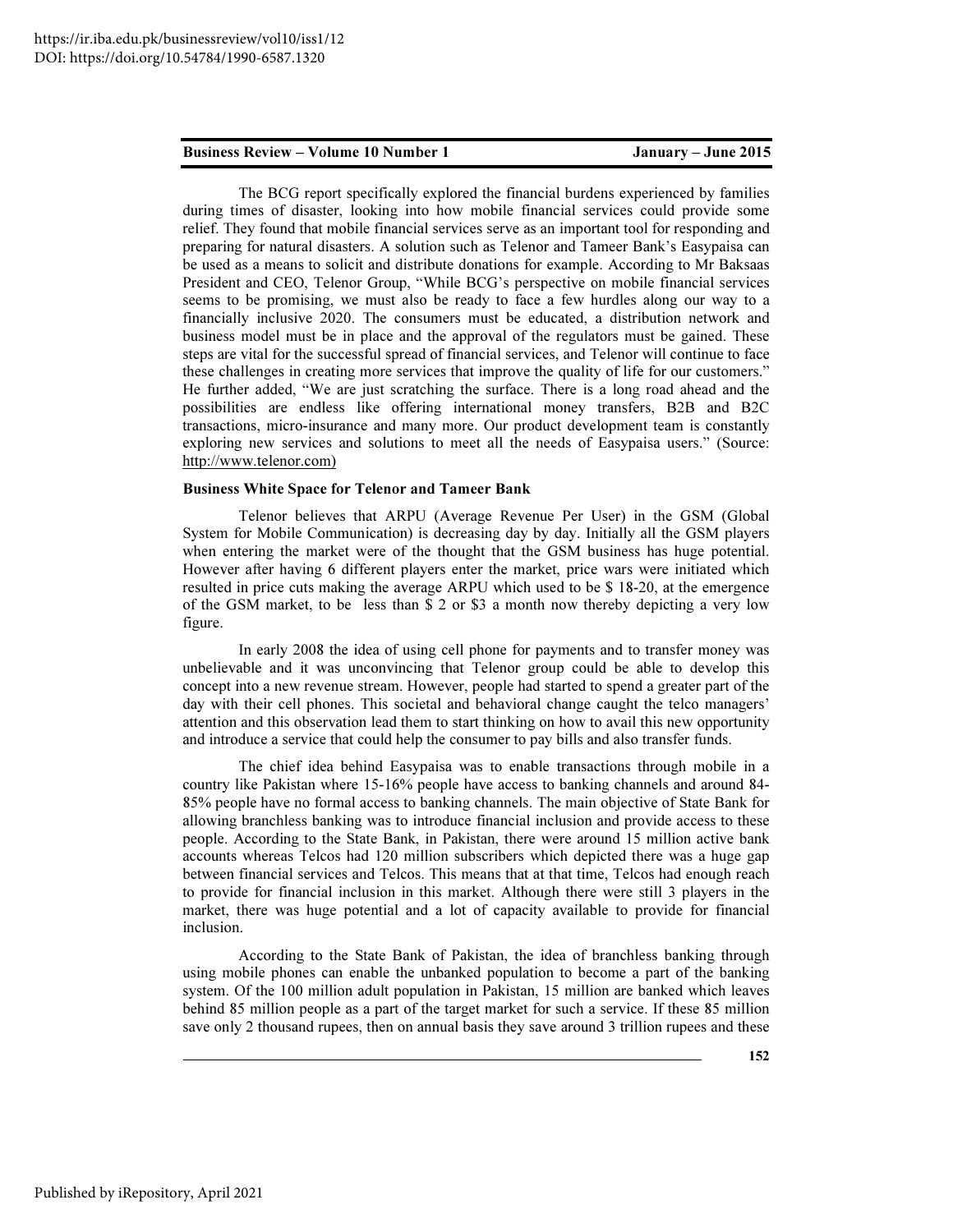are still those people who are already in the subscriber base. There are still people in rural areas that are outside of the coverage area of Telcos. The biggest advantage we had was that when we got the license back in 2004-05 we found out that there are already very big players in the urban market, so we started from rural and we expanded equally in rural and urban regions. Mobilink and Ufone did not have a high presence in the rural areas because they only focused on the major cities. We had the largest footprint in Pakistan in rural areas, whereas Mobilink had not made that much of an impact in these regions."

For this futuristic idea several studies were conducted to study the money transfer and payment trends. After sufficient observation and data had been collected, Telenor decided to enter into financial business. However, the forming of Easypaisa was not smooth-sailing. The State Bank of Pakistan did not allow any Telco to have their own bank or to conduct any financial transactions and hence had created regulations that stated that in order to establish a branchless banking model the proposed structure should be a bank led model.

According to Mr. Nadeem, these regulations resulted in the acquisition of 51% shares Tameer Microfinance Bank. The Telenor Management had been involved in the planning behind this move for a whole year and in the process they had meetings with various banks. They found out that to acquire a big bank they had to either do a joint venture with them or had to purchase some stake in them. However, the product they planned to bring to the market required them to have a say or control in such alliances. However, this business management mind-set of Telenor conflicted with that of most banks. Another reason why the Telenor Management's mind-set conflicted with other banks was because Telenor's subscriber base is huge whereas in banking the subscriber base was low but with high revenue streams. This difference could neither be understood by GSM companies nor banks as the mind frames and cultures of both types of businesses are so different. Hence, their alliance is very difficult primarily because of a difference in focus; banks traditionally focus on deposits (corporate clients and few big customers) while Telcos focus on all customer be they small or big.

Telenor decided that instead of signing MoU and having separate managements, they should stick to acquiring majority shares in a bank. Hence, Tameer was the best available option because of two reasons: firstly because bigger banks like, Habib Bank Limited, Muslim Commercial Bank had unjustifiably very high share prices while Tameer was a new and innovative bank and thus, had low share prices. Secondly, Tameer's vision matched with that of Telenor because their President, Nadeem Hussain, was a very dynamic person. Though having started his career from CITI Bank, he had a very different vision from other bankers. Although the first microfinance bank was Khushhali bank, Tameer bank surpassed it in 2006 by becoming the first branchless micro-financing bank. Tameer bank pushed this idea and somehow managed to convince SBP. In conclusion, Telenor went to Nadeem and told him that we will buy stakes in his bank and the alliance between Tameer and Telenor was hence formed.

Mr Nadeem remembers that he was a bit apprehensive about this deal. He says, "The deal was not easy for us, they wanted to buy the bank and SBP (State Bank of Pakistan) was not allowing more than 51% shares to be sold. In order to convince them, I invited the both Governor of State bank and CEO Telenor for a meeting and after a lengthy discussion it was agreed upon that Telenor will buy 51 % shares of the Tameer bank, a CEO of Tameer bank will be appointed and the alliance will have three directors and a chairman of the bank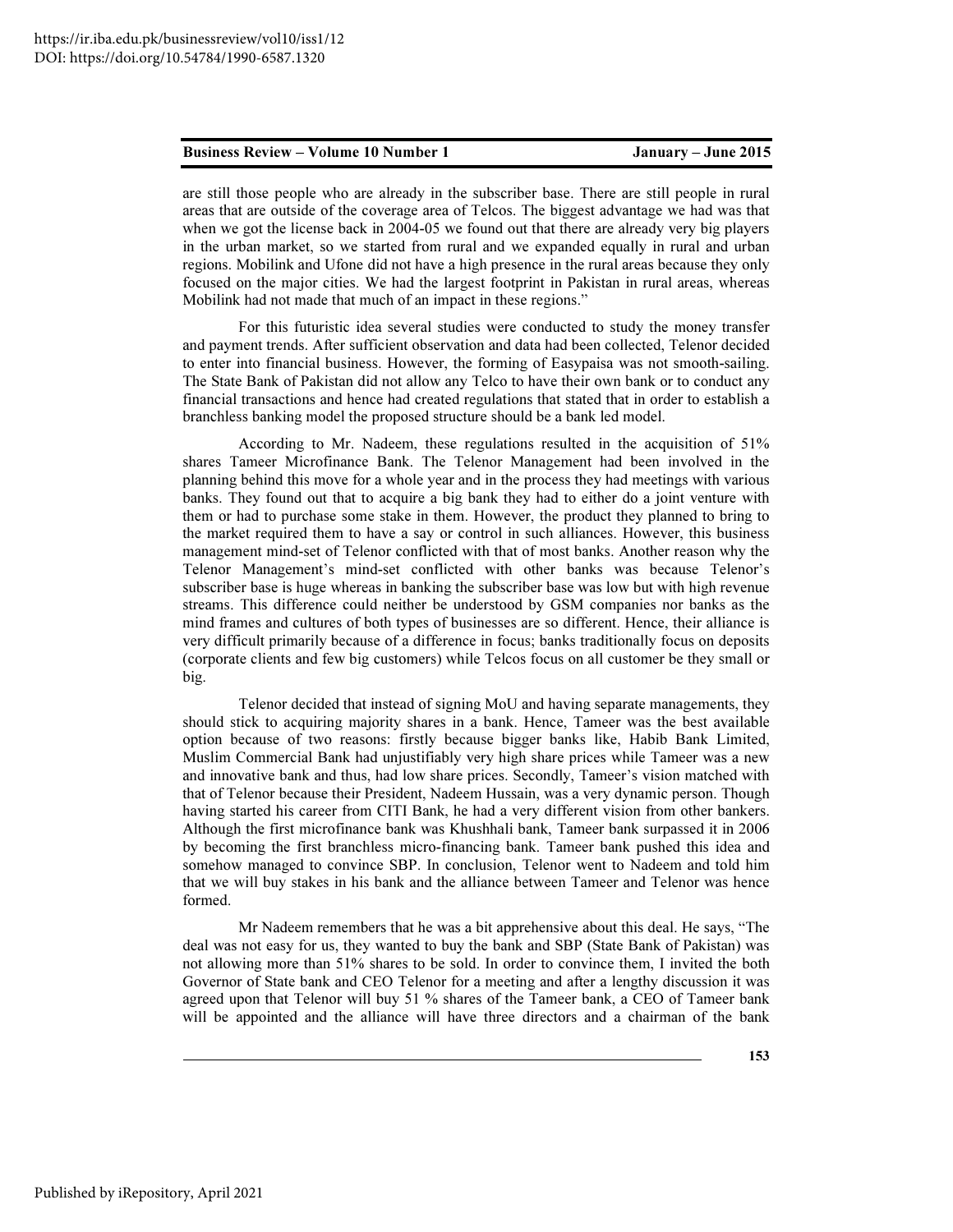board." The Telenor manager explained, "If we had purchased all of the shares, it would have become a Telco-led model."

The Easypaisa and Tameer alliance is a representation of the "1-to-1" model. Initially the State Bank had only allowed a"1-to-1" model i.e. only one Telco can join hands with one bank. The other models that State Bank has now started to introduce include the "1 to-many" which means that 1 Telco can join hands with many banks and vice versa, and "many-to-many" model i.e. all the operators can join hands with all the banks. From the model that Telenor had formed with Tameer, there are around 20 ,000 agents for Easypaisa which is more than the number of total branches (estimated 11,000) of all banks together in Pakistan and four times the total number of ATM machines in the country.

According to Mr. Omer Moeen, the Head of Strategy at Easypaisa, "When we launched Easypaisa we focused primarily on the bill payment product and consequently domestic remittances. Customers previously used to go the post office to make payments for these two financial services and thus these two primary sources of ours got the best response as they provided convenience and a hassle-free system. Our service made this process very instantaneous. Through the system we introduced, a customer submits cash at the shop, communicates the pass-code, and in a matter of hardly 3-4 minutes the transaction is processed." He further said, "To understand our customers we spent months studying customer daily routine and life style concentrating on what are their day to day issues were and how we can try to resolve them? We had our sleeping bags with us and we would spend nights and days with our customers. We had our ears to the ground to understand and to know what and how we have to do to solve our customers' financial problems. Hence, we were able to design the ideal product, agent channel, distribution and retail network and the front end marketing for Easypaisa."

Telenor's mainly focusing on a target market of people who worked in urban areas but had to send money to rural areas for e.g. people like drivers who work in the city while their families live in rural areas. Previously, such workers used to rely on a completely unreliable and informal system of money transfer by going to the inter-city Bus Station, giving their salaries to bus drivers and then helplessly relying on the bus drivers to reach their villages and give the money to their families. Apart from the risk associated with this kind of money transfer, there were also leakage issues which delayed this money transfer. Furthermore, extra money had to be paid to the bus drivers for conducting this service. With Easypaisa, Telenor also charges money, but the process is instant because the money gets delivered instantly through their network. Easypaisa now has 3-4 million transactions every month where these transactions primarily belong to the same laborers sending back money to their families in rural areas or making bill payments.

Easypaisa has basically two money transfer / payment models: one is the M wallet through which a consumer can open up a bank account in his/her mobile and the other is the OTC i.e. Over-the-Counter model. In the OTC model, it is not necessary to be a Telenor subscriber. One can simply transfer money by providing a copy of their NIC without opening an account. The charges on the M wallet are less than those on the OTC service to encourage people to become more self-reliant. Through the M wallet service though, the customer has been given the liberty to perform money transaction on his/her own rather than going to a shopkeeper/retailer. Hence, the Easypaisa service has been made available to everyone, be they Telenor subscribers or not.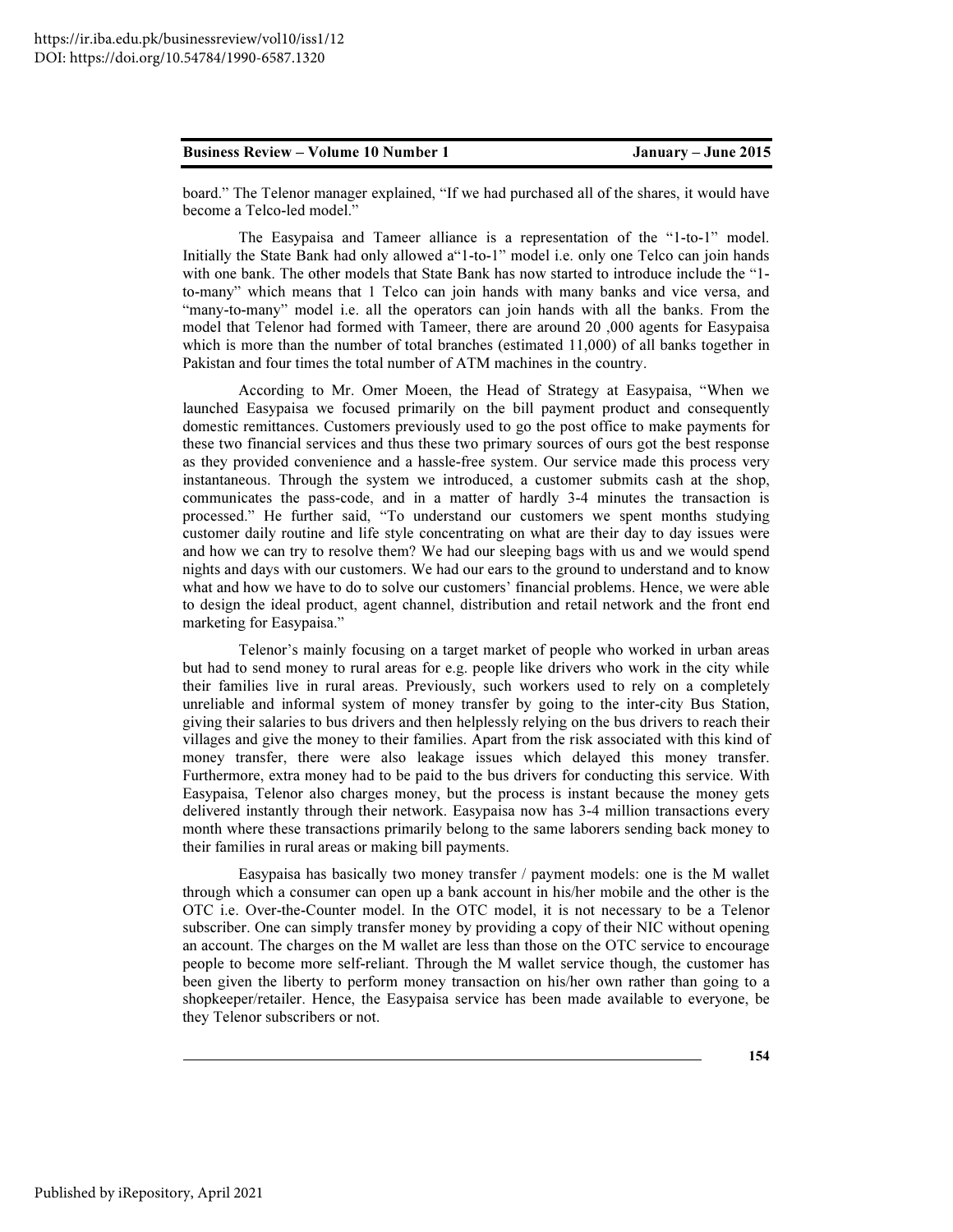Talking more on these services, Mr. Roar explained in an interview with DAWN  $(20<sup>th</sup>$  Feb. 2013) why the Easypaisa team had put more focus on the OTC service at first. He said, "We made a deliberate choice to focus on OTC transactions at the time of launch because in a country, like Pakistan, where financial inclusion is very limited, it was more prudent for us was to start with the lower hanging fruit, that is why we started with the OTC model and later on moved to promoting the mobile account (M-Wallet)".

Before the team at Telenor decided upon the target customer they had to conduct an extensive research. To identify the target consumer, Telenor researched very thoroughly. They hired some consulting companies and companies associated with mobile money like CGAP (Source: http:/www.CGAP.com) which had done similar related studies which helped Telenor immensely. Telenor also took assistance from Boston Consulting on the existence and identification of mobile financial services opportunity within Pakistan and their benefits and impact on the Pakistani population. The report done by BCG concluded there are two basic financial transactions here which everyone wants to carry out: bill payment and money transfer.

Bill payment is the primary transaction as there is a deadline for their payment every month. Hence the consumer is always short on time and in a hurry to pay his bills on time. The secondary transaction is that of money transfer where heads of families transfer funds to their families residing in rural areas for their monthly expenditure. These two core potential products were highlighted in the research studies through which we could strengthen our brand instead of presenting an entire bouquet of services and then assuming that people would pick and choose from them according to their own needs. Initially Easypaisa faced a lot of problems because people thought that when the management talked about banks and providing a means for financial transactions it would involve stamps and receipts because the concept of branchless banking was unknown. However, the Easypaisa team eventually had to include a stamp in order to gain customer confidence although the electronic confirmation is enough in this model as it contains the customer's transaction ID, amount, the name of the agent who did it and other authentication details. Due to the lack of trust shown by this consumer segment, a stamp and receipt system had to be included. However, at the same time Easypaisa started slowly exploring and strengthening its brand identity in order to gain their trust. Now that the brand is established, the Easypaisa team has decided to offer more products.

The objective of Tameer microfinance was to give small loans to business persons. Easypaisa achieved this objective of Tameer by offering a loan repayment option. Tameer's microfinance business was separate but Telenor is still supporting them in it. Through Easypaisa, two saving variants have recently been introduced: Beema and Munafa. KhushaalBeema offers a hybrid product with a free life and accidental insurance if an individual keeps a minimum of Rs. 2000. This insurance package starts from 50 thousand and goes up to 500 thousand with no charges. KhushaalMunafa offers a premium interest against various minimum slabs.

Mr. Kabeer said, "We essentially focus on small entrepreneurs. Our loans are for people who do small businesses. We don't give loans to very poor people because they can't repay them. However, we don't give loans to rich people either. Our biggest category of borrowers to whom lenders are apprehensive to give loans to is made up of the small businessmen e.g. shopkeepers. Small general stores that stock commodities like tea, milk packs and cigarettes would also be able to stock bread and eggs if given 50, 60 or 70 thousand rupees. This is where we come in."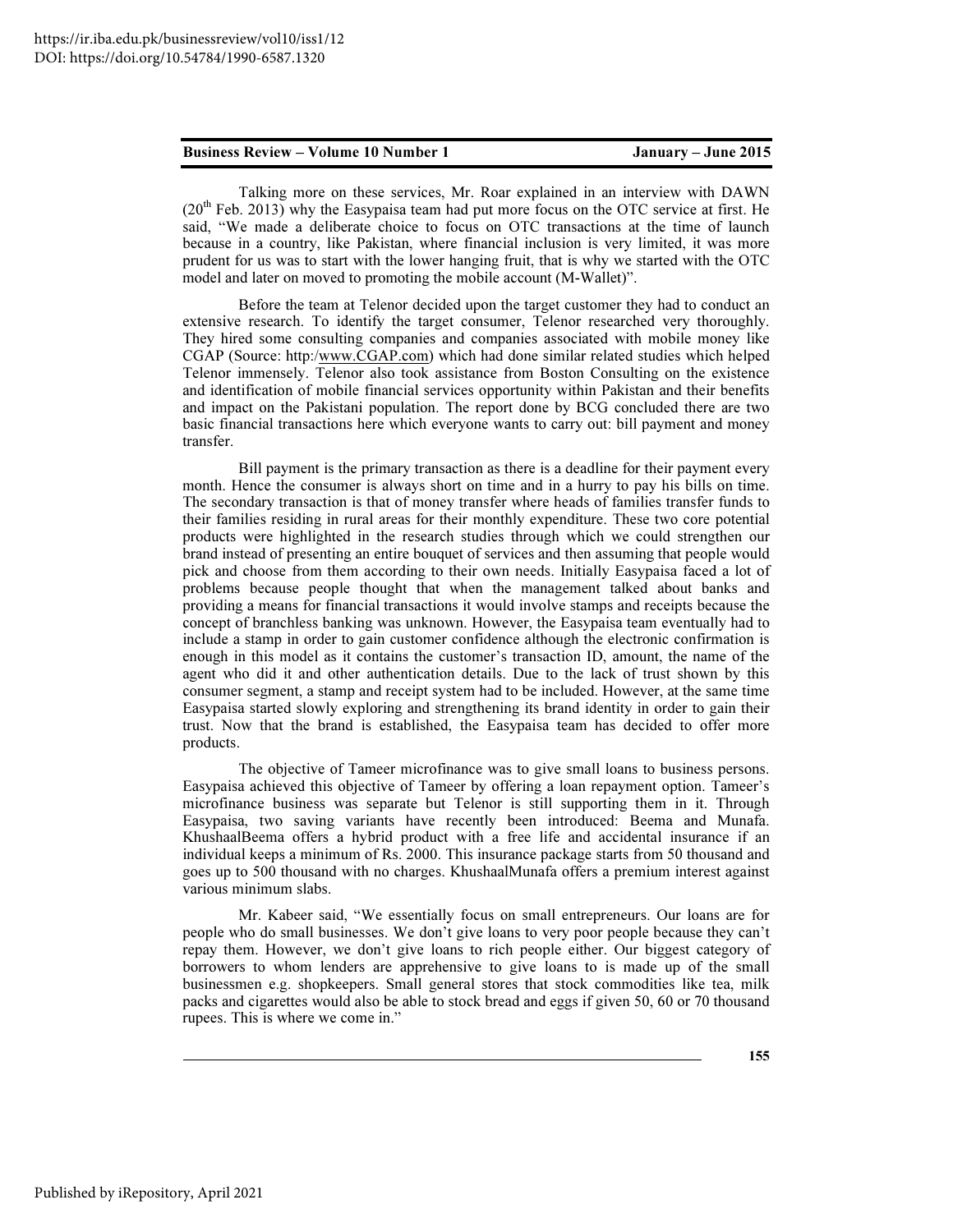As depicted in the Tameer Bank Balance Sheet that has a footing of Rs 11 billion, Rs 10 billion throughputs are from the Easypaisa channel alone and hence one can imagine the important role the Easy Paisa channel plays.

In an interview Mr. Roar said, "We faced many challenges in generating the awareness of financial services. For this, we have consistently invested, from the start, in trainings for our Easypaisa shops and for our customers through marketing campaigns and specially designed communication. Hence, the Easypaisa service has continued to evolve and grow in light of such challenges and will continue to provide customized solutions for all its customers". (DAWN, 20 Feb, 2013).

According to Mr. Omar Moeen, the Easypaisa Strategy head, "The implementation of strategy was not so easy and there were many challenges for us. The most important challenge to tackle was the development of the Easypaisa team. Initially, the Easypaisa team was divided in two with the Telenor team in Islamabad looking after the business model, and the Tameer bank team in Karachi looking after the risk and banking side. In the initial phase, the teams had very serious issues with each other and there was time when they even stopped talking to each other. It was a complete disaster! However, the CEO of Telenor intervened and he came to the decision that the Telenor team will spend two weeks in Karachi at the Tameer office and the Tameer Bank team will spend two weeks in Islamabad with the Telenor team. These two weeks rotations were conducted for 8 months and coordination between the two teams improved significantly. The second team building strategy that the CEO of Telenor adopted was to send all of us together to a tea plantation in Sri Lanka for three days. We were there together for three days sleeping in tents and cooking and eating together as one group. After that team building experience our team became one: the Easypaisa team. Now both teams welcome problems and assist each other by resolving one another's issues."

#### Tameer Bank's Motivation for Branchless Banking

Initially Tameer Bank faced high costs: the huge salaries to be paid and infrastructure and technology costs. Unfortunately, micro finance is a business of small margins due to small loans and receiving no discounts on any of their cost base. This squeezed the profits even further. To address this concern and making themselves easily accessible to target market, they opened various branches in areas such as Landhi and Baldia town versus more expensive areas such as Shahra-e-Faisal. In the first year, Tameer opened up 13 branches in Karachi in a market which stood at 18 million at that time. They employed 20,000 people and reported zero delinquencies. Hence the first year was concluded with a false sense of hope that being Citi bankers they understood the business and it were able to easily operate it.

However, in 2005 the delinquency ratio started to increase (Exhibit A for Tameer bank financial data). Bad loans were made in the aggressiveness to drive the business growth. Branch managers were approving loans to their maximum limits and any overflow was authorized by the head office to increase sales volume. No attention was being given to secondary checks and balances. Also, debtors were being sanctioned loans through intermediaries whereas the bank, at times, did not even meet the customer. As the delinquencies increased, Tameer started breaching the capital adequacy limit. According to Nadeem, "The results from Tameer, in the second year, taught them that this business was not as simple as it seemed. The business needed the volume but not at the stake of such delinquencies. The controls needed to be strengthened in order for Easy paisa to grow otherwise the business would not breakeven in even 10 years."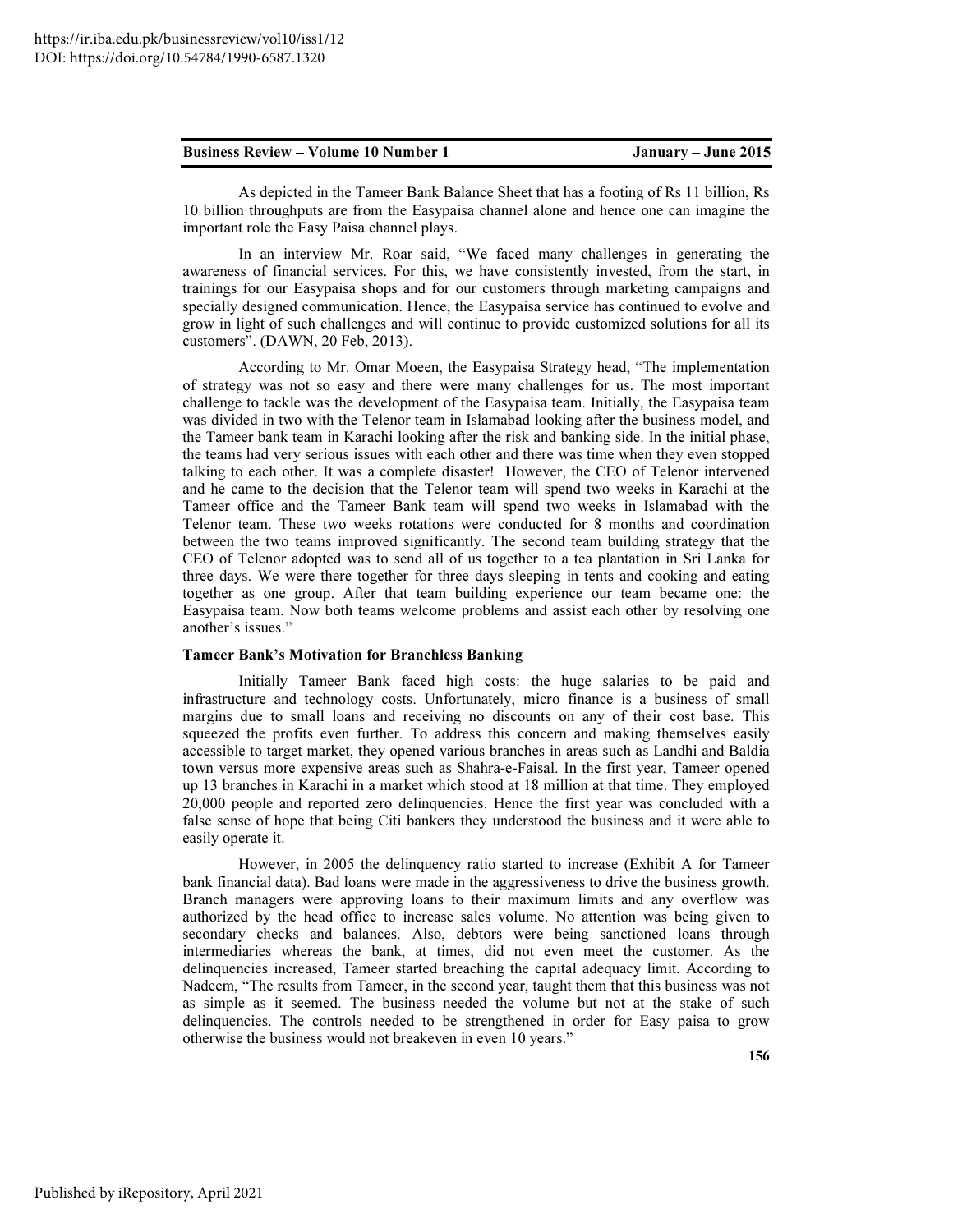With this lesson Tameer stepped into "Tameer Bank 2.0." The objectives of the Tameer 2.0 were:

- Geographical diversification: To move out of Karachi and diversify the portfolio in Punjab.
- Strengthen upfront processes even if it meant increasing expenses and reduced backend flow.
- Strengthening front end corporate controls which meant starting up on independent customer evaluation and verification process by Relationship Managers
- Set up of a regional credit management committee
- Initiating a courtesy call back process to the customer

With these new control systems in place towards the end of the  $2<sup>nd</sup>$  year, the bad debts started clearing up and the delinquencies came down from 25% to 5% i.e. from Rs 140m to Rs.80m. Nevertheless, 2006 ended with a breach of minimum capital requirement for the bank. To cover the breach that, Nadeem had to put up an additional million of his personal funds.

By the first half of third year though, it was very clear that the bank needed capital injection. They had successfully maintained geographical diversification, product diversification and implemented safety controls, but in order to survive more cash injection was needed urgently. Given that Mr. Nadeem the entrepreneur had exhausted most of his personal resources and had much at stake, it was time to look at serious cost cutting measures because a significant portion of cost was constituted in maintaining and running branches.

Mr. Nadeem (CEO Tameer Bank) said, "We recognized that we will only be able to reach a significant proportion of our target market only if we find innovative ways of reaching customers outside the expensive and geographically constrained traditional branch infrastructure." He further said, "In 2007, we were requesting State Bank to develop branch less banking regulations and we were the first to embark on it. We then even obtained capacity building grant from Bill and Melinda Gates Foundation (in 2011) to improve our marketing capabilities, enhance agent network and performance via agent training and improving cash management for agents, and to improve business delivery capabilities to serve rural and urban areas through alternative delivery channels."

#### Telenor's Motivation for Branchless Banking

Similarly in 2007 and 2008 Mr. Jon Eddy Abdullah, the CEO of Telenor, Pakistan was able to see the declining trends in the industry and decided to develop mobile financial products to capture the gaps between the two industries and aim at meeting some unmet demands.

Following are the gaps that provided incentives for mobile money banking:

- *Rural areas as well as lower class people in Pakistan are primarily unbanked thus untapped market:* According to a State Bank Report, only 16 percent of the people in Pakistan have access to a formal financial institution.
- *Banking is too costly an activity to do in rural areas 'in its current form':* Here current format means using traditional branch structure, where a branch would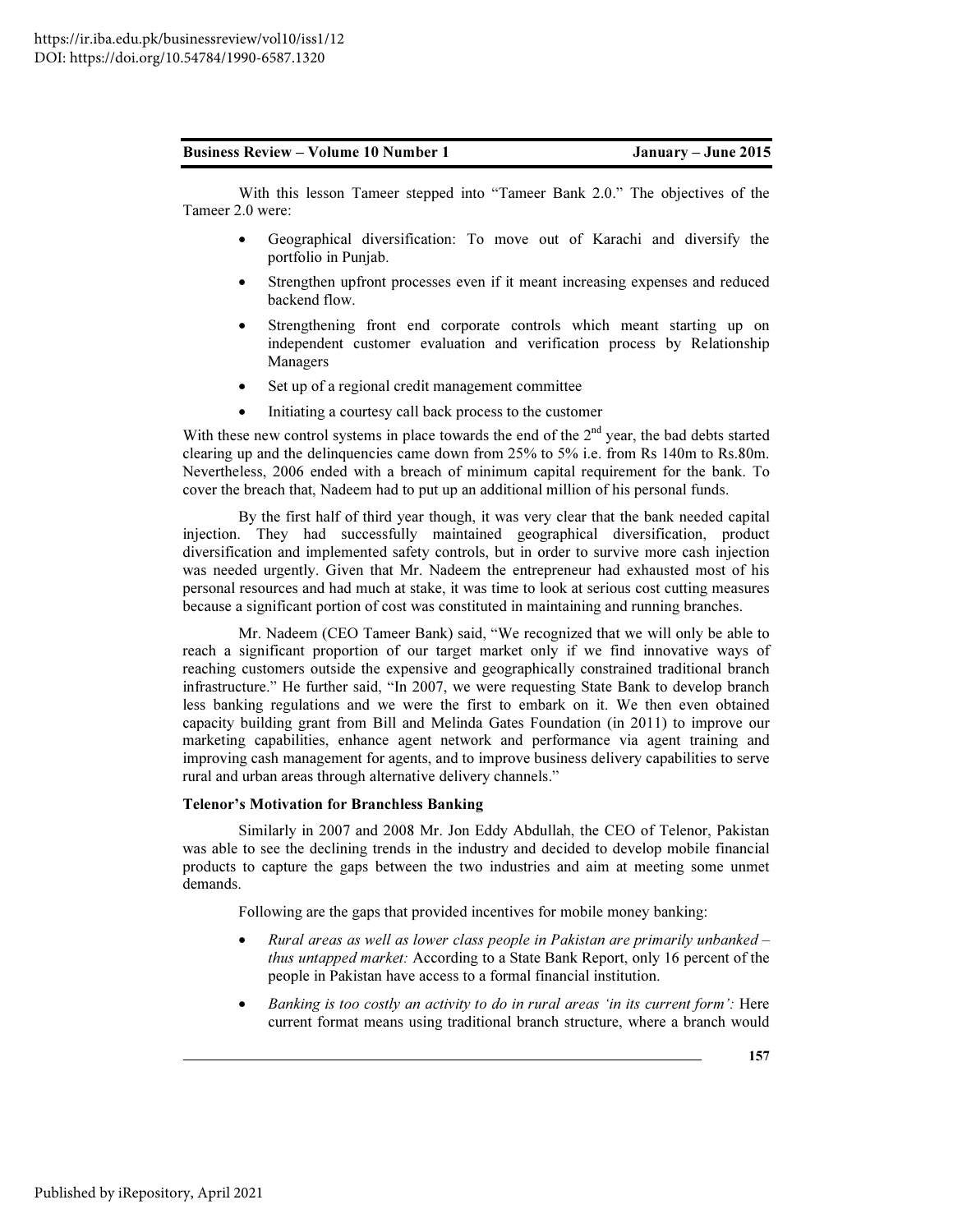consist of minimum 3 employees, 1 guard and one office boy. With minimal accessories, according to rough estimates, a traditional branch would require monthly cost of approx. PKR 1 Million.

- *Branches are costly to be built in rural areas:* In banking sector, opening more than 4 new branches a year is usually considered as an expansion project owing to the huge amount of investment it involves. Moreover, with the currently depressed economy, banks cannot afford to wait for 3-4 years for a rural branch to breakeven. According to an employee of Bank, "one major bank despite posting second or third highest profits in banking sector for years only 400 out of 1400 branches of this bank are profitable at branch level".
- *Telecom sector has reached a saturation point in its traditional format:*  Telecom sector has reached a point where all competitors have lowered the prices to a level where there is no road downwards. According to some estimates, in 2009, Pakistan generated second largest SMS traffic for approx. 700 million. With per capita income far lower than many other nations, use of SMS at such large level indicates intensity of price war. Now, voice quality and signal strength are no more distinguishing factors, these are the basic requirements. Value added factors introduced so far may become a good fad but their utility is very low and thus revenue generation from them is not sustainable.
- *Revenue volatility from value added services:* With the intense competition and price war in telecom sector, venturing into a different business model that may give them sustainable stream of revenue.
- *Regulatory Requirements:* Since 9/11, there has been intense pressure on banks to ensure that they know who their customers are. There has been a complete section dedicated on Know Your Customer (KYC) and Money Laundering. Now the banks require a host of documents to open an account to reduce reputational risk that may happen in case a terrorist financing scam surfaces. (source: Telenor official reports and Interviews)

Designing the Products for Target Audience: After conducting a gap analysis, Telenor decided to design the product in order to deliver the financial services to the unbanked population i.e. mostly for the people at the bottom of the pyramid. Persons from such a background would least likely to go into a bank's branch but rather go more often to the local pan shop or convenience store i.e. he would trust a neighborhood retailer more than a banker in fine suiting. The person at the bottom of the pyramid might have never used internet in his life, but would have at least a basic phone and could at least read numbers. While helplessly preoccupied with earning his daily wages, he might not be able go to a fancy branch of a 9 to 5 bank and wait in line wasting the time he could have used to earn his bread for the day. He would rather go to a local, trusted retailer and pay him for the bill.

Telenor also found out through research that a significant part of this class of people, particularly those living in metropolitan areas, have entire or at least a part of their immediate or extended family in some village who are dependent on their monthly earnings. However, the total value of money that these people have to send to their relatives in villages is too small for to get into the hassle of submitting countless documents in the bank. Moreover, an ordinary person from this class is also not educated enough to provide proper signatures for the authentication process and may face issues from getting his own money back from bank.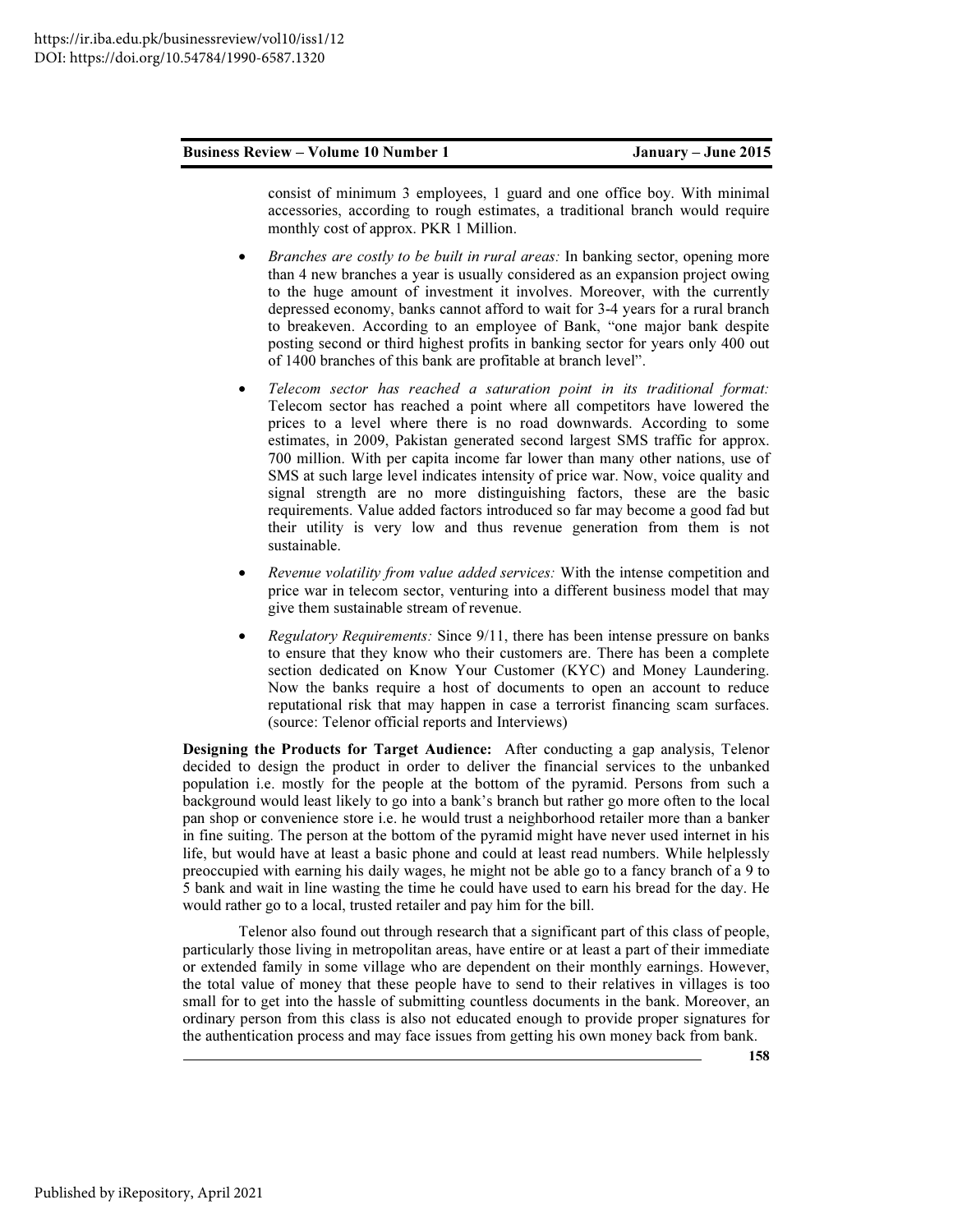Hence, with this target market profile in mind, Easypaisa was launched itself with a positioning as a as a *convenient, accessible,* and *secure* financial solution with *no hassles*  attached to it*.* 

The complete profile for the target audience for Easypaisa included the following:

- Typically males
- Aged between 18 and 50
- Belonging to lower-lower or lower-middle class
- Usually blue collar job-holders or small-scale self-employed individuals
- Little access to formal banks and lack of willingness to do so
- Very busy
- Acquainted to use SMS at basic levels

The following figure provides the profiles of Easypaisa users:

#### Figure 3: Easypaisa user profile



### What Easypaisa Offered:

*Easypaisa Mobile Account:* Easypaisa Mobile Accounts were actual bank accounts and work like a normal bank account except through the mobile phone. This service, however, was only available for existing and new Telenor subscribers. The Easypaisa Mobile Account could be opened from any Telenor Sales and Service Centers, Telenor Franchise or Tameer Bank branch. Using Easypaisa Mobile Account, Telenor subscribers were now able to pay bills, transfer money and use many more services from their own mobile phones, anytime, anywhere.

*Donations through Easypaisa Shop:* Through the Easypaisa donation service, one could contribute to the society by supporting various causes. Easypaisa took an initiative in this regard by offering donation services that ensured the transfer of donation amounts to different organizations in a secure and reliable manner. Using this service, donation amounts could now be transferred to respective organizations.

*Easy.Pay Solution for Companies:* Easy.Pay solutions catered specifically to corporate organizations that wanted a convenient and reliable mode of payment collection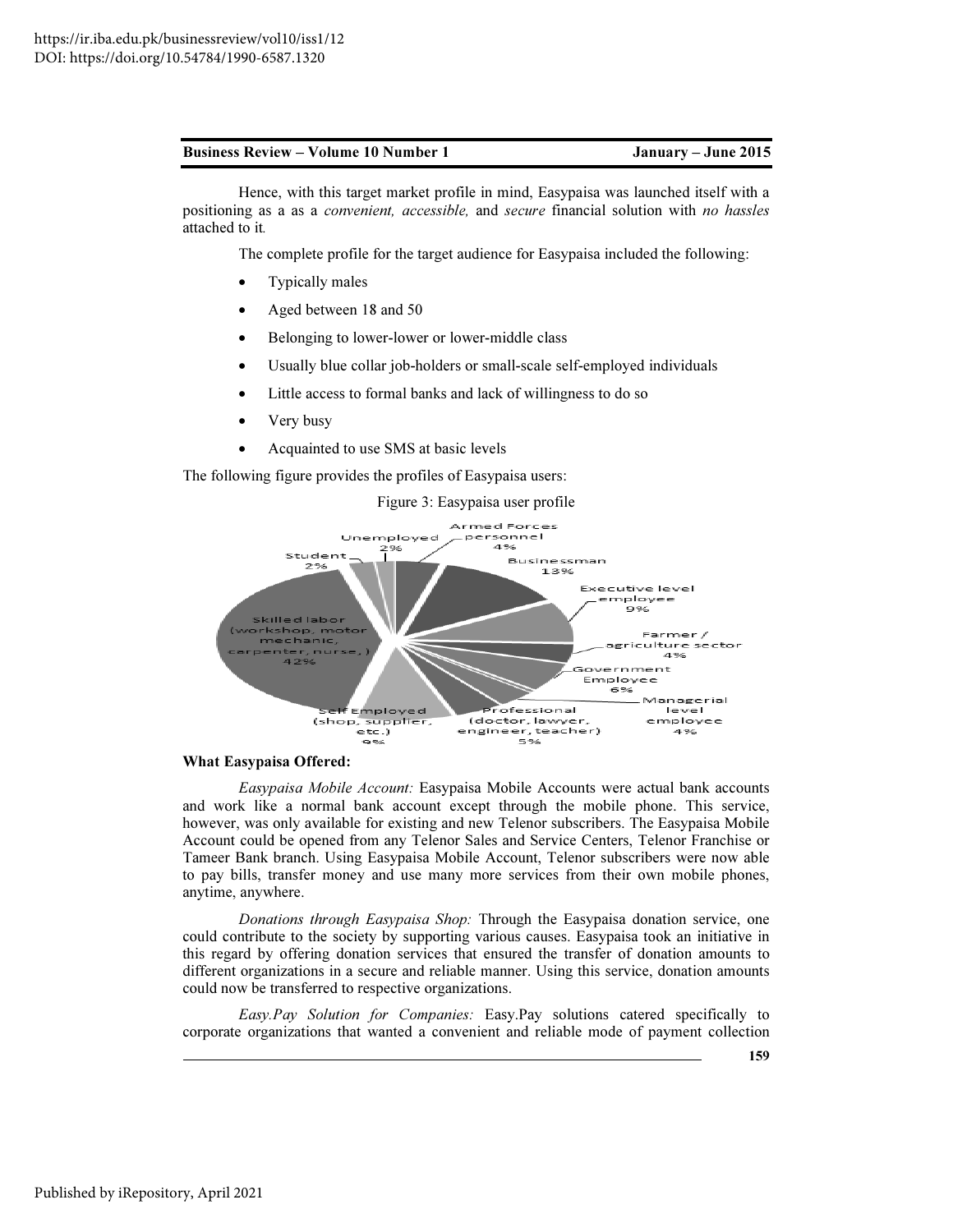from customers. In availing this service by Easypaisa, organizations were to be provided with a Corporate Easypaisa mobile account number, which they could communicate to their customers. Customers in turn could then make payments to the corporation from thousands of Easypaisa shops all over Pakistan or from their own Easypaisa mobile account. Out of these products, the most commonly Easy.Pay solution used was that of Money Transfer. (Source: Interview at Telenor).

Over the counter services *through Easypaisa Shop:* Using the OTC channel Easypaisa customers can only use four products: Money Transfer service and Utility Bill payments, consumers could send and receive money to and from family, friends, etc from any Easypaisa shop in the most efficient, secure and convenient way. They did not have to own a Telenor connection, nor did they need to have a mobile phone. The best thing about the service was that any person in Pakistan could use this product and that no registration was required!

*Bill payment:* The Easypaisa bill payment service provided a person with a hassle free system and a secure way to pay electricity, gas, telephone, and water and internet bills. A person could easily pay utility bills from the nearest Easypaisa shop, Telenor franchise, Telenor Sales & Service Center or Tameer Microfinance Bank branch.

*International Home Transfer:* Easypaisa International Home Transfer allowed individuals to receive money from over 80 countries through any sending partner. A Telenor connection was not required for this service and it was absolutely free!

*Easyload:* Now with Easypaisa Mobile Account one could purchase prepaid balance and pay postpaid bills any time anywhere from own mobile phone. This was an alternate recharge channel for the customers and one of its kind in the industry. This service was made available to all Telenor customers possessing Easypaisa Mobile Accounts.

#### The Easypaisa Marketing Mix

*Pricing:* The pricing of money transfer was based on slabs of amounts to be transferred. Moreover, to counter terrorist financing issues, there were two restrictions in the system:

- o CNIC was required to transfer money
- o Restriction on maximum number of transactions and amount of transaction: Sending & Receiving Transactional Limits were Rs.10,000 per month on a CNIC and a maximum of 3 transactions per CNIC in a month.

| Slab Start   Slab End |       | <b>Charges</b> | FED*  | <b>Total Charges</b> |
|-----------------------|-------|----------------|-------|----------------------|
| 1                     | 1000  | 51.72          | 8.28  | Rs. 60               |
| 1001                  | 2500  | 103.45         | 16.55 | Rs. 120              |
| 2501                  | 4000  | 155.17         | 24.83 | <b>BS 180</b>        |
| 4001                  | 6000  | 206.90         | 33.1O | <b>RS 240</b>        |
| 6001                  | sooo  | 258.62         | 41.38 | Rs BOO               |
| 8001                  | 10000 | 310.34         | 49.66 | RS. 360              |
| 10001                 | 13000 | 362.07         | 57.93 | RS. 420              |
| 13001                 | 15000 | 413.79         | 66.21 | RS. 480              |
|                       |       |                |       |                      |

#### Table 4: Rates of Easypaisa

Sources: Telenor Website: All charges are subject to 16% FED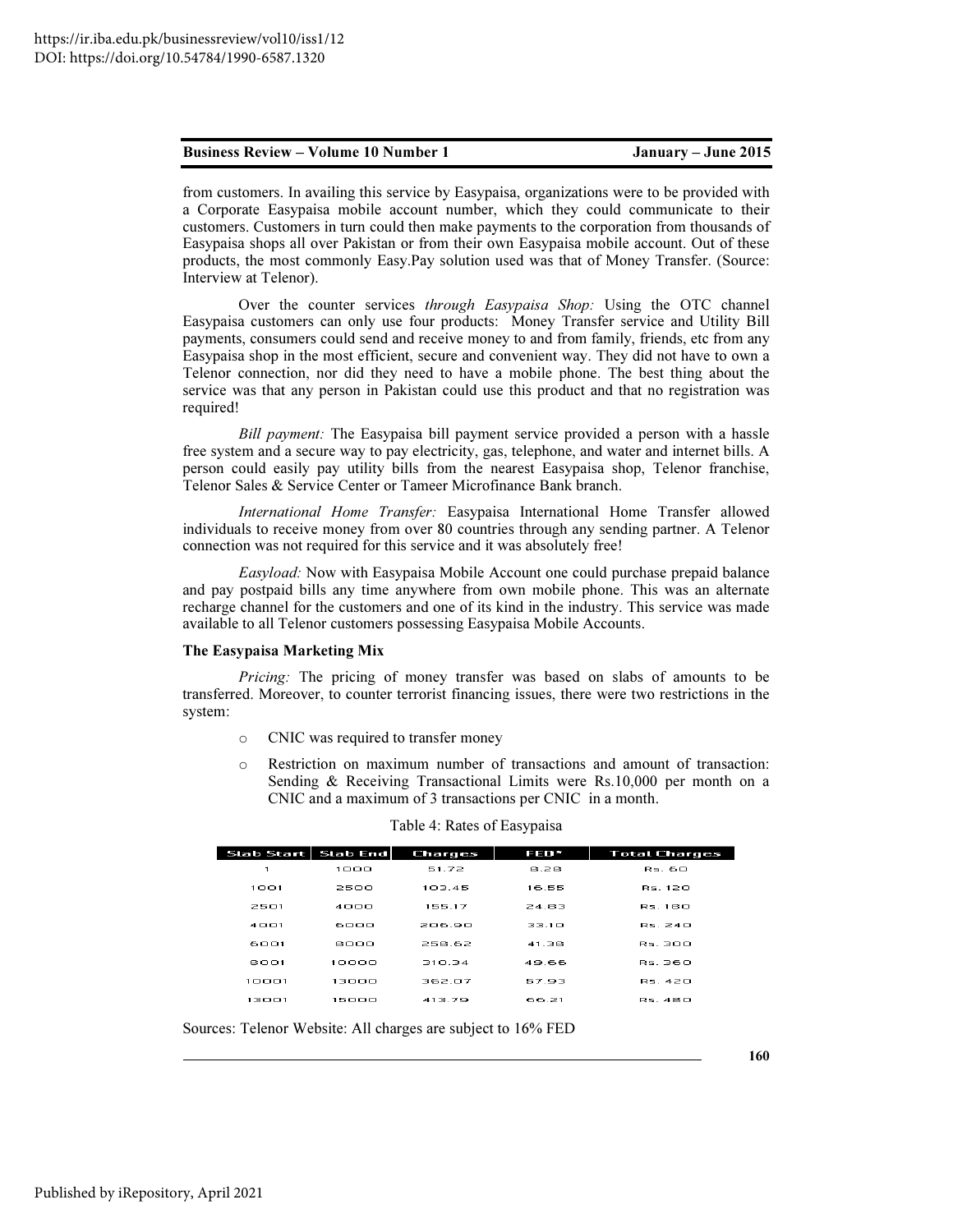| <b>Business Review – Volume 10 Number 1</b> |  |
|---------------------------------------------|--|
|---------------------------------------------|--|

The figure above shows the charges for CNIC to CNIC transfer. Other variants may have different charges.

*Promotion:* Since its introduction, Easypaisa had aggressively marketed its products. It was this aggressive marketing that enabled such a quick penetration of Easypaisa. The addon factors that were promoted as a part of this service were that it was:

Instant, Easy, Secure, and Simple.

The ads for Easypaisa focused not on the features or attributes, rather on the benefits that were to be gained from it. These factors were attractive for the target audience.

*Placement:* The placement of Easypaisa is what made it unique from its traditional counterpart banks. After 60 years of strong growth in Pakistan, Habib Bank Limited had 1400 branches in Pakistan whereas within less than 5 years, there were 20,000 retail outlets that offered Easypaisa services in Pakistan. Franchising, however, was not an easy option. Banks had never ventured into this territory due to reputational risk. However the distribution expertise of Telenor in managing agents played an important role and hence Easypaisa quickly developed in to an agent development model. Moreover, the potential target audience was more comfortable dealing with retailers whom they interacted with on a daily basis. Thus, this element of placement also distinguished Easypaisa from other banks.

#### Easypaisa Customer Value Proposition (CVP)

Easypaisa's CVP mainly focused on those gaps that existed between banking and financial sectors. Here is a comparison of gaps that existed in the traditional financial and telecom sector and how Easypaisa either responded to it or used it as its differentiating factor.

| <b>GAPS</b>                                                                                                                                                                          | <b>RESOLUTION</b>                                                                                                                                                                                                    |
|--------------------------------------------------------------------------------------------------------------------------------------------------------------------------------------|----------------------------------------------------------------------------------------------------------------------------------------------------------------------------------------------------------------------|
| Rural areas as well as lower class people in<br>Pakistan are primarily unbanked $-$ thus<br>untapped market. The existing money<br>transfer system not efficient and not<br>reliable | Their basic level of their banking need is<br>money deposit, making utility payments<br>and money transfer. Easy Paisa offers all<br>this through their local retailers/agent                                        |
| Banking is too costly an activity to do in<br>rural areas 'in its current form'<br>Branches are costly to be built in rural<br>areas                                                 | Use of franchising model that includes<br>commission based compensation<br>for<br>retailers. These retailers also have their<br>other businesses being run on<br>same<br>location, so fixed overhead is zero         |
| Telecom sector has reached a saturation<br>point in its traditional format                                                                                                           | Easy Paisa is great value addition for<br>Telenor customers that has real utility.<br>Though, it allows non-Telenor users to do<br>the transactions too, but Telenor subscribers<br>have some additional facilities. |

Table 5: Gap Analysis

161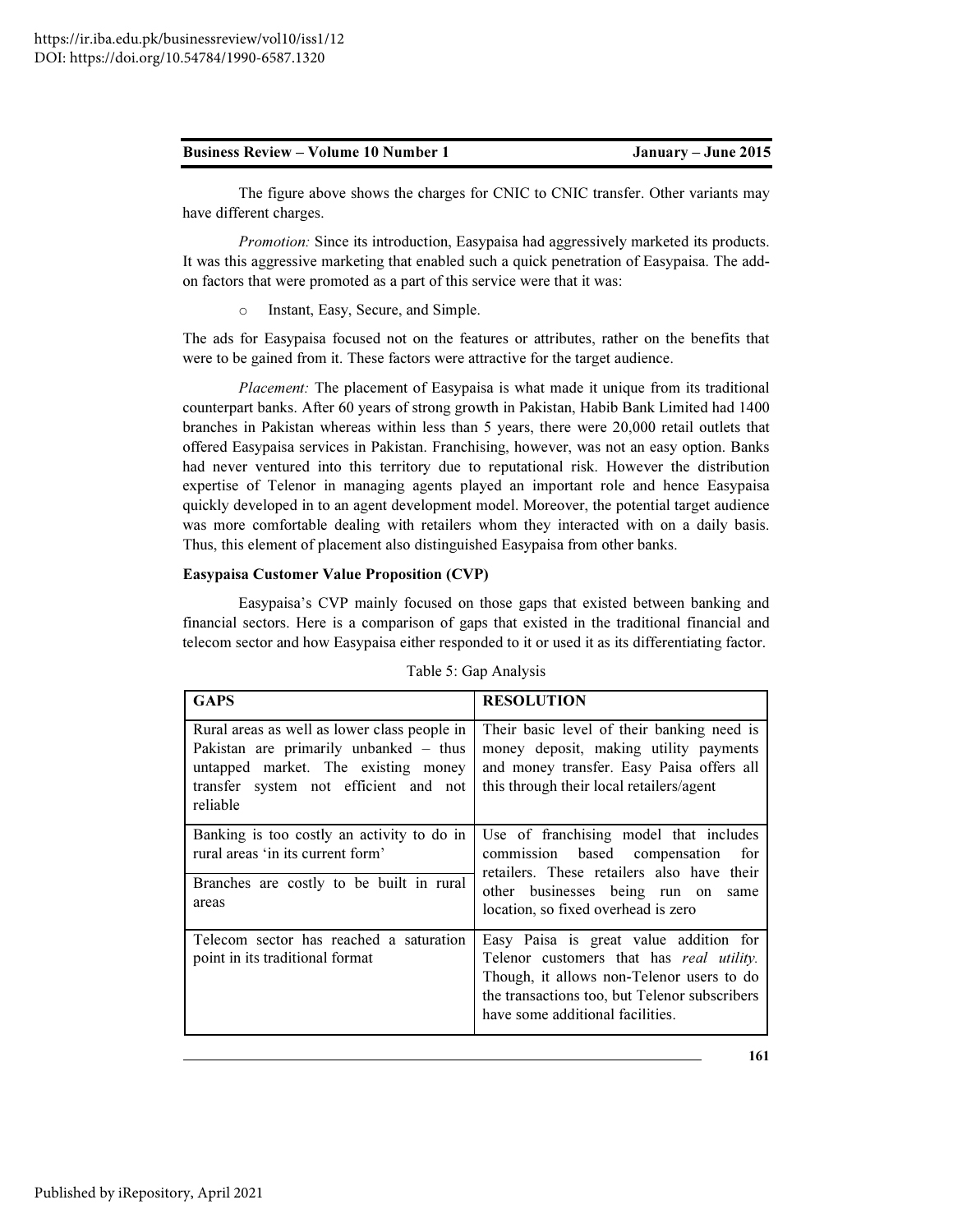| <b>Business Review – Volume 10 Number 1</b> | January – June 2015 |
|---------------------------------------------|---------------------|
|                                             |                     |

| volatility<br>from<br>added<br>value<br>Revenue<br>services                                      | The value addition that Easy Paisa gives is<br>an eternal need for its target audience. Thus,<br>if successful, revenues are sustainable. This<br>is not fancy thing that will fade away. It's a<br>need. |
|--------------------------------------------------------------------------------------------------|-----------------------------------------------------------------------------------------------------------------------------------------------------------------------------------------------------------|
| Requirements<br>Regulatory<br>money<br>laundering<br>and know<br>customer<br>your<br>requirement | Easy Paisa handled regulatory issues related<br>to money transfer by putting restriction on<br>number of transactions per CNIC per month<br>and amount of transaction per CNIC per<br>month               |

Source: Interviews within Tameer Bank and Telenor

Easypaisa made it feasible to reach the target audience and was portrayed to the lower class and working class as a product particularly tailored for their needs. All of its communications focused on what was most important for its target audience. It made people believe that Easypaisa was: instant, easy, secure, and simple.

Profit Formula: Since banks were not profitable in rural areas, Easypaisa had to develop a different model i.e. a model where it had to be creative in generating revenue and simultaneously reduce the cost so that it does not hamper their ability to meet the needs of its customers.

Revenue Model: Easypaisa along with its channel partners made money through the following modes:

- Account Registration Fee and Commission
- Cash Deposit Fees
- Money Transfer Fees

Regardless of the details, following are pricing features:

- Sharing revenue with retail outlets
- Special emphasis on retention commission to retail outlets
- Slabs for pricing
- Lesser prices from/ to mobile transfer account  $-$  a cross selling tactics

Cost Structure: The cost structure of Easypaisa was completely different from a bank. The major impediment for rural penetration was fixed overheads. Easy Paisa had virtually no or very little fixed overheads with respect to its distribution set up. When it was able to lower its fixed overhead, the profitability became a reality. Moreover, using a commission system also lowered the direct fixed cost i.e. that is the cost of salaries to bank staff. The money saved due to Easypaisa's distribution set up and the commission based system, was spent on advertisements and soon Easypaisa became a brand in itself.

Target Unit Margin: Though it operated on very low margins, Easypaisa's cost structure was so efficient that it was able to be profitable at lower margins. However even though analysts were, at the time, of the view that these margins may go down further in future it was certain that Easypaisa would be able to do continue operating successfully as the transaction velocity increases because it was a volume driven business.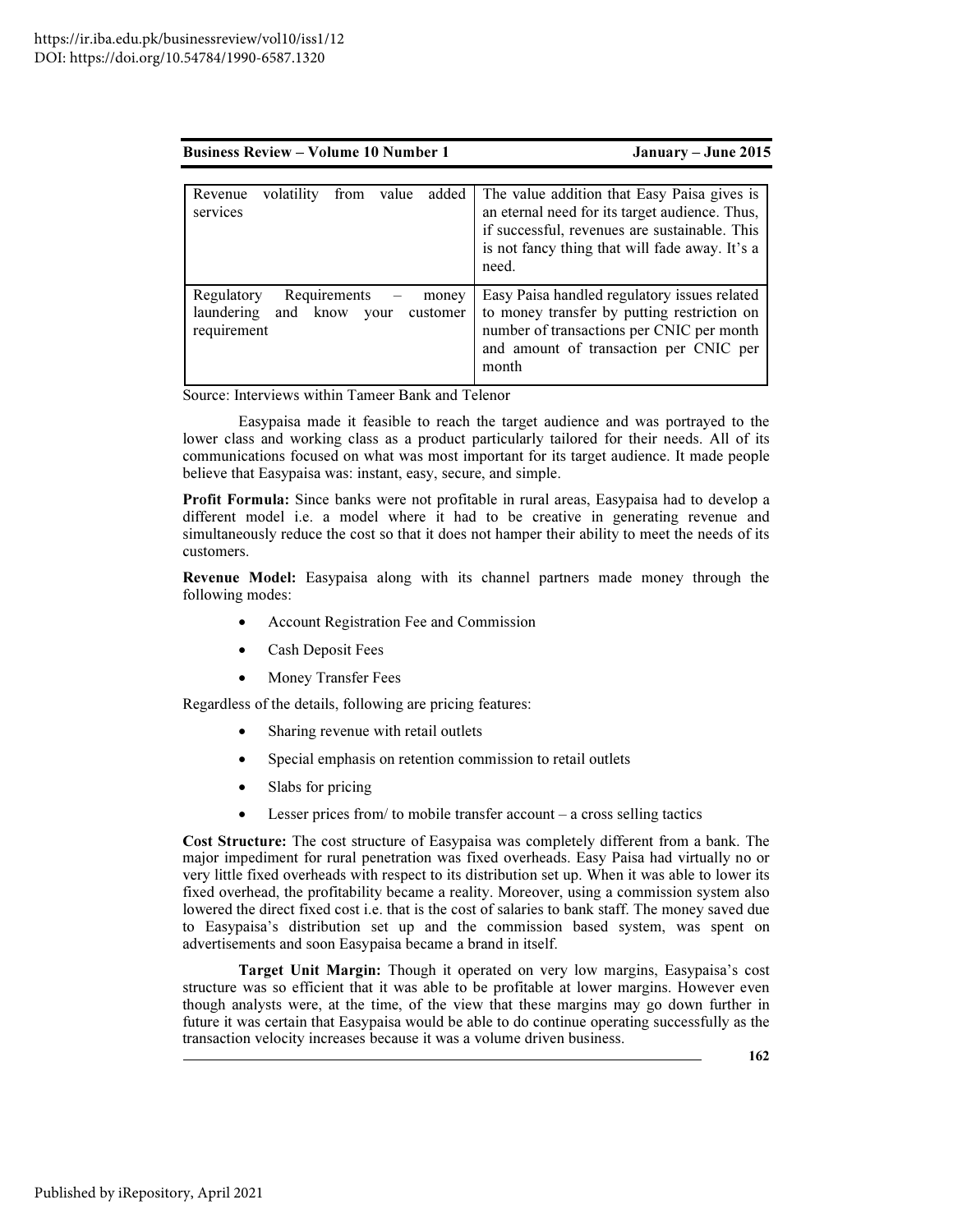Key Processes: Though the process varied from product to product, the key to successful process management in this business was to keep it simple. To depict this, the process for money transfer which was Easypaisa's key product is shown in the following table:

 To Send Money: The Sender needs to bring and provide the following for a Money Transfer:

- Their original and valid Nadra CNIC along with 1 Photocopy of the CNIC (Mandatory)
- Receiving person's valid Nadra CNIC Number (Mandatory)
- Their own mobile phone number (optional) and the receiver's mobile phone number (Optional)
- During sending, the Sender will be asked to enter a 5-digit secret pass-code on the Retailer's mobile phone. This pass-code should not be told to the Retailer, and only communicated to the Receiver
- If the Sender and Receiver mobile phone numbers are provided, both the Sender and Receiver will receive confirmation SMS messages containing the transaction information

Key Resources: The Key Resources for Easypaisa were none other than having well trained channel partners i.e. the retailers. Secondly, the banking knowledge and license and the most important is the GSM infrastructure which is the key for delivering the CVP.

#### Future challenges

At the Telenor head office Mr. Omar, the Head of Easypaisa Strategy, and his team were worried about the new players entering the mobile money market. The questions that arose were that how will these new entrants influence the competition in the market? Will the new players help the overall market to grow or not thereby benefitting Easypaisa as well? Or will they simply free ride on the hard work that Easypaisa had laid down including setting up agents? What will happen if the new players entering the market change the playing field from a one-to-one model to many-to-many model? What are the opportunities and risks that Easypaisa will have to encounter? What steps should they take to maintain their position as the market leader in what was now a very dynamic business sector? Omar wanted to develop his strategy before the Easypaisa strategy review meeting in April 2013.

At the Tameer Bank head office in Karachi, Mr. Nadeem and his team members were thinking about the future challenges and opportunities that will be available for Tameer Bank because of the success of Easypaisa. The following chief question that came to their minds was: how should Tameer Bank continue to take advantage from the Easypaisa business model? On the other hand, the microfinance industry experts were concerned about Tameer Bank's mission drift. They were apprehensive that in the near future, Tameer Bank will lose its vision and identity as a microfinance bank and will become a commercial bank due to the success of Easypaisa. This pressurized Mr. Nadeem into thinking on how he should respond to these rising concerns and position Tameer bank to manage and maintain its image as a microfinance bank. He wanted to present a clear 2014 – 2015 strategy and action plan at the Tameer bank board meeting in Karachi in April 2013.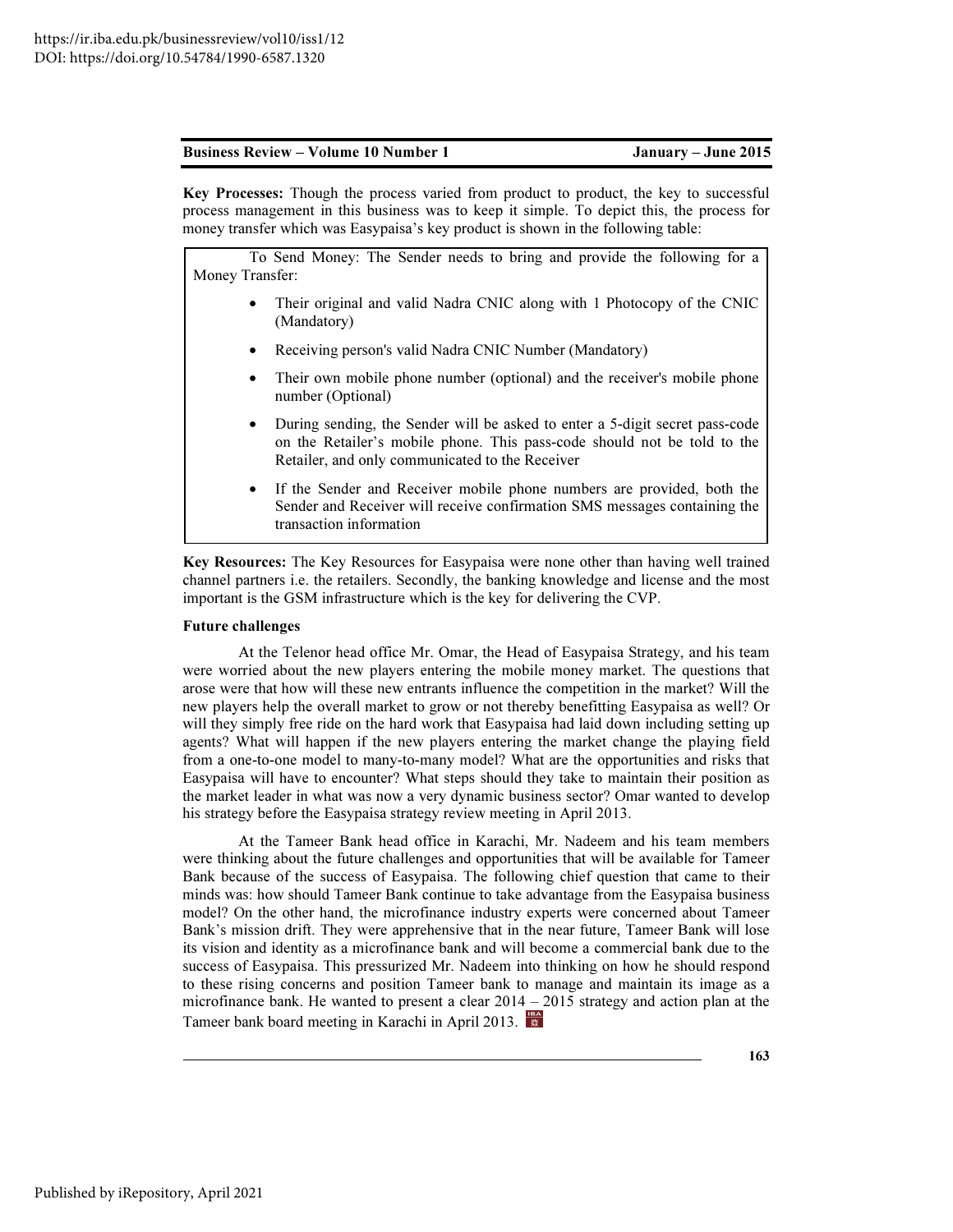|  | <b>Business Review – Volume 10 Number 1</b> |
|--|---------------------------------------------|
|--|---------------------------------------------|

January – June 2015

| <b>Balance</b><br>sheet<br>data<br>(Rs<br>1000)                | <b>Dec-06</b> | <b>Dec-07</b>  | <b>Dec-08</b> | Dec-09     | Dec-10     | Dec-11     |
|----------------------------------------------------------------|---------------|----------------|---------------|------------|------------|------------|
|                                                                | Amount        | Amount         | Amount        | Amount     | Amount     | Amount     |
| <b>ASSETS</b>                                                  | 1,229,863     | 1.256.551      | 2,256,611     | 2,766,123  | 5,299,934  | 8.297.384  |
| Cash and balances with<br><b>SBP &amp; NBP</b>                 | 45,956        | 58,730         | 77,733        | 158,751    | 310,485    | 516,668    |
| with<br>other<br><b>Balances</b><br>banks/NBFIs/MFBs           | 50,325        | 607,547        | 990,129       | 667,418    | 926,107    | 1,258,898  |
| Money at call & short<br>notice                                | 459,000       |                | $\bf{0}$      | $\bf{0}$   | $\bf{0}$   | $\bf{0}$   |
| $\blacksquare$<br><b>Net</b><br>Investments<br>of<br>provision | 30,000        | 48,907         | 41.812        | 56,460     | 177,724    | 328,236    |
| <b>Gross Advances</b>                                          | 526,292       | 426,899        | 908,221       | 1,539,841  | 3,096,044  | 5,070,422  |
| <b>Specific provisions</b>                                     |               | (43,058)       | (5,002)       | (3,550)    | (4,128)    | (5,978)    |
| <b>General provisions</b>                                      | (7,895)       | (5,022)        | (13, 443)     | (23, 043)  | (46,379)   | (10, 147)  |
| <b>Operating fixed assets</b>                                  | 78,106        | 94,994         | 120,004       | 156,463    | 188,609    | 252,810    |
| <b>Other assets</b>                                            | 48,079        | 67,554         | 137,157       | 213,783    | 651,472    | 886,475    |
|                                                                |               |                |               |            |            |            |
| <b>LIABILITIES</b>                                             | 716,991       | 892,975        | 1,015,465     | 1,636,157  | 3,948,538  | 6,821,545  |
| <b>Borrowings</b>                                              | 222,998       | 222,998        | 339,923       | 309,939    | 661,608    | 1,801,725  |
| <b>Current account</b>                                         | 78,671        | 91,034         | 158,227       | 570,682    | 1,150,329  | 1,564,290  |
| <b>Savings Deposits</b>                                        | 5,258         | 10,650         | 16,381        | 45,483     | 131,800    | 730,479    |
| <b>Term Deposits</b>                                           | 389,822       | 547,186        | 467,058       | 651,665    | 1,672,524  | 2,217,760  |
| <b>Sub-ordinated loans</b>                                     |               |                |               | $\bf{0}$   | $\bf{0}$   | $\bf{0}$   |
| <b>Other Liabilities</b>                                       | 20,242        | 58,147         | 71,022        | 96,388     | 332,277    | 507,291    |
| <b>Deferred tax liabilities</b>                                |               | (37,040)       | (37, 145)     | (38,000)   | 0          | 0          |
| <b>CAPITAL</b>                                                 | 512,871       | 363,577        | 1,241,147     | 1,129,966  | 1,351,396  | 1,475,839  |
| Paid-up capital                                                | 600,000       | 600,000        | 1,690,408     | 1,346,939  | 1,346,939  | 1,346,939  |
| <b>Reserves</b>                                                |               |                |               | 343,469    | 343,469    | 439,431    |
| Unappropriated/<br><b>Unremitted profit</b>                    | (108, 445)    | (269, 931)     | (501, 471)    | (610, 563) | (366, 510) | (328, 144) |
| Surplus/<br>(Deficit)<br>on<br>revaluation of assets           | 21,316        | 33,508         | 52,210        | (1, 121)   | (288)      | (18)       |
| <b>Deffered Grants/Subsidies</b>                               |               |                |               | 51,242     | 27,786     | 17,631     |
| Off balance sheet liabilities                                  |               |                |               | $\bf{0}$   | $\bf{0}$   | $\bf{0}$   |
|                                                                | $-1$          | $\overline{2}$ | 1             |            |            |            |
| <b>Ouarterly</b><br><b>DATA</b><br>P&L<br>data (Rs 1000)       |               |                |               |            |            |            |

# Exhibit A: Tameer Bank Financial Data and Analysis (2006 to 2011)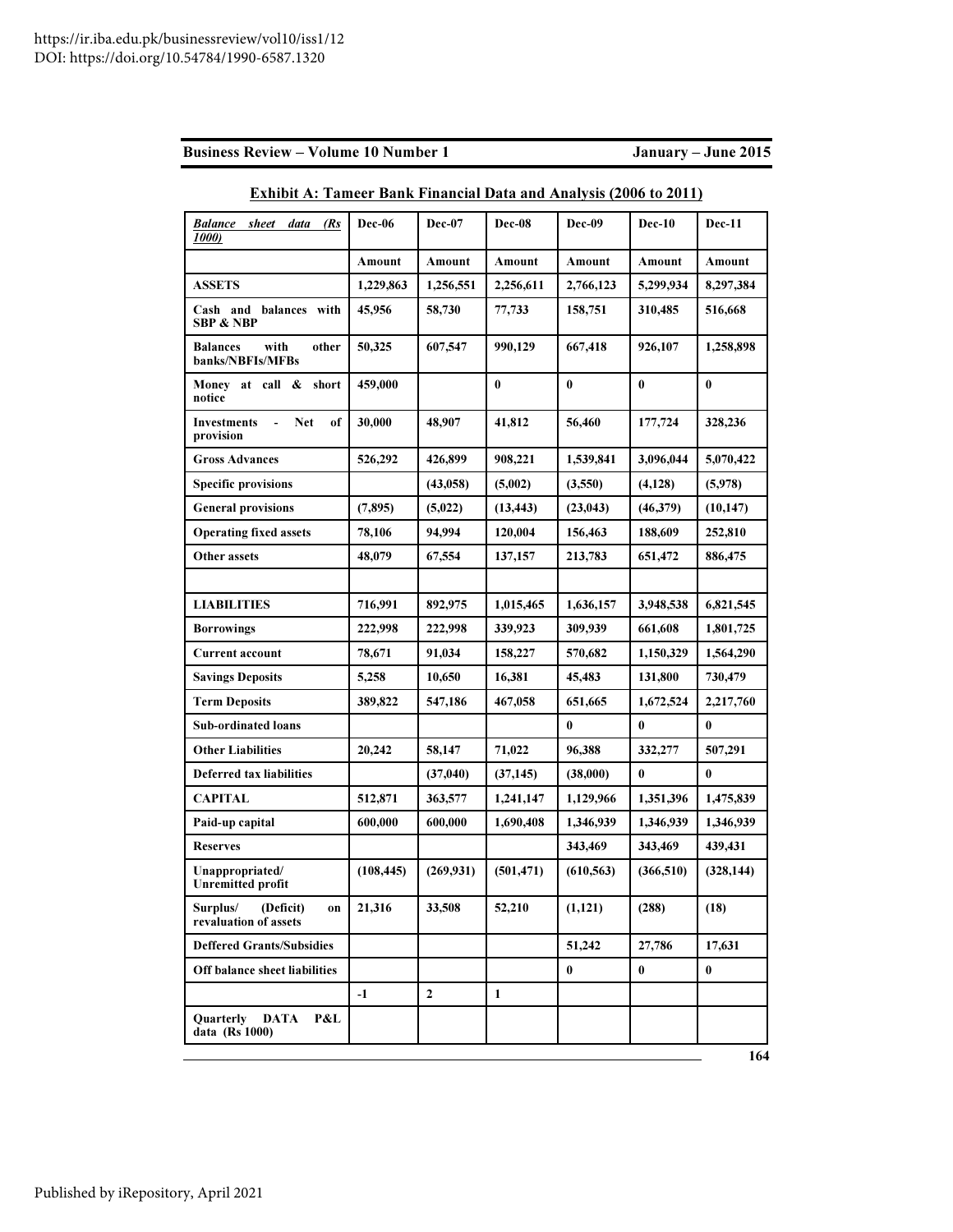|  |  | <b>Business Review – Volume 10 Number 1</b> |
|--|--|---------------------------------------------|
|--|--|---------------------------------------------|

# January – June 2015

| Mark-up/Return/Interest<br><b>Earned on advances</b>                                  | 35,542   | 23,100 | 64,413  | 104,710  | 223,274  | 358,208  |
|---------------------------------------------------------------------------------------|----------|--------|---------|----------|----------|----------|
| Mark-up/Return/Interest<br>Earned on investments in<br><b>Government Securities</b>   | 261      | 1,043  | 1,193   | 2,610    | 6,311    | 14,872   |
| Mark-up/Return/Interest<br>Earned on placement with<br>other banks                    | 6,355    | 15,677 | 10,606  | 17,825   | 12,622   | 14,183   |
| Mark-up/Return/Interest<br><b>Earned on others</b>                                    |          |        |         | $\bf{0}$ | $\bf{0}$ | $\bf{0}$ |
| Mark-up/Return/Interest<br><b>Expensed</b><br><b>Savings</b><br>on<br><b>Deposits</b> | 9,270    | 13,815 |         | 929      | 1,720    | 10,931   |
| Mark-up/Return/Interest<br><b>Expensed</b><br>Term<br>on<br><b>Deposits</b>           |          |        | 17,254  | 24,771   | 52,622   | 73,811   |
| Mark-up/Return/Interest<br><b>Expensed on Borrowings</b>                              |          |        | 15,984  | $\bf{0}$ | 18,481   | 58,363   |
| Mark-up/Return/Interest<br><b>Expensed on others</b>                                  | $\bf{0}$ | 7,756  |         | 8,955    | $\bf{0}$ | $\bf{0}$ |
| <b>Net</b><br>Mark-up/<br><b>Interest</b><br>Income                                   | 32,888   | 18,249 | 42,973  | 90,490   | 169,384  | 244,158  |
| <b>Provision</b><br>against<br>non-<br>performing<br>loans<br>and<br>advances         | 2.970    | 3,491  | (1,244) | 3,073    | 5,022    | 1,968    |
| Provision for diminution in<br>the value of investments                               |          |        |         | $\bf{0}$ | $\bf{0}$ | $\bf{0}$ |
| Provision Against Other<br><b>Assets</b>                                              |          |        |         | $\bf{0}$ | $\bf{0}$ | $\bf{0}$ |
| Bad<br>debts<br>written<br>off<br>directly                                            |          | 22,747 | (1,019) | 1,568    | (453)    | 3,091    |
| provisioning<br>Total<br>and<br>write-offs                                            | 2,970    | 26,238 | (2,263) | 4,641    | 4,569    | 5,059    |
| <b>Fees &amp; Commission</b>                                                          | 6,754    | 6,009  | 5,702   | 16,633   | 48,313   | 98,841   |
| <b>Dividend Income</b>                                                                |          |        |         | $\bf{0}$ | $\bf{0}$ | $\bf{0}$ |
| Other<br>(T <sub>0</sub> )<br>Income<br>be<br>specified)                              | 7,152    | 12,914 | 26,533  | 33,346   | 11.091   | 20,226   |
| Total non-markup/interest<br>Income                                                   | 13,907   | 18,923 | 32,235  | 49,979   | 59,404   | 119,067  |
| Administrative<br>expenses<br>(without personnel)                                     | 34,831   | 46,748 | 64,456  | 96,577   | 110,831  | 184,765  |
| Administrative<br><b>Expensed</b><br>with Personal Expenses                           | 24,018   | 31,143 | 67,734  | 74,409   | 109,348  | 107,158  |
| Other provisions/write offs<br>(to be specified)                                      |          |        |         |          |          | $\bf{0}$ |
|                                                                                       |          |        |         |          |          |          |

165